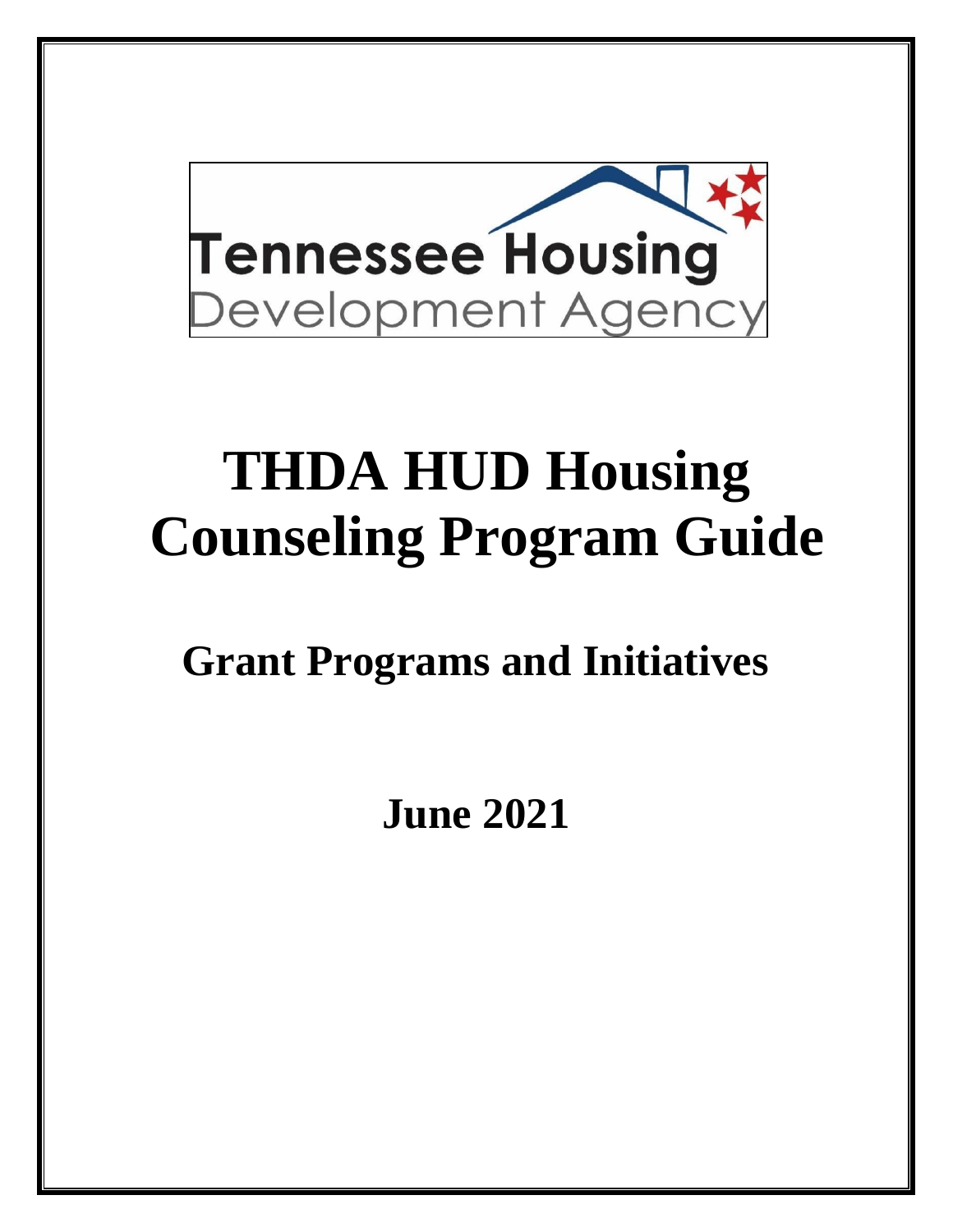|                 | LAMU VI UVIIUMIN |  |
|-----------------|------------------|--|
|                 |                  |  |
| 1.1.            |                  |  |
|                 |                  |  |
| 2.1.            |                  |  |
| 2.2.            |                  |  |
| 2.3.            |                  |  |
| 2.4.            |                  |  |
| 2.5.            |                  |  |
| 2.6.            |                  |  |
| 2.7.            |                  |  |
| 2.8.            |                  |  |
| 2.9.            |                  |  |
|                 |                  |  |
| 3.1             |                  |  |
| 3.2             |                  |  |
| 3.3             |                  |  |
| 3.4             |                  |  |
| 3.5             |                  |  |
| 3.6             |                  |  |
| 3.7             |                  |  |
| 3.8             |                  |  |
|                 |                  |  |
| 4.1.            |                  |  |
| A <sub>1</sub>  |                  |  |
| B <sub>1</sub>  |                  |  |
| $\mathcal{C}$ . |                  |  |
| 4.2.            |                  |  |
| A.              |                  |  |
| <b>B.</b>       |                  |  |
| C.              |                  |  |
| D.              |                  |  |

# Table of Contents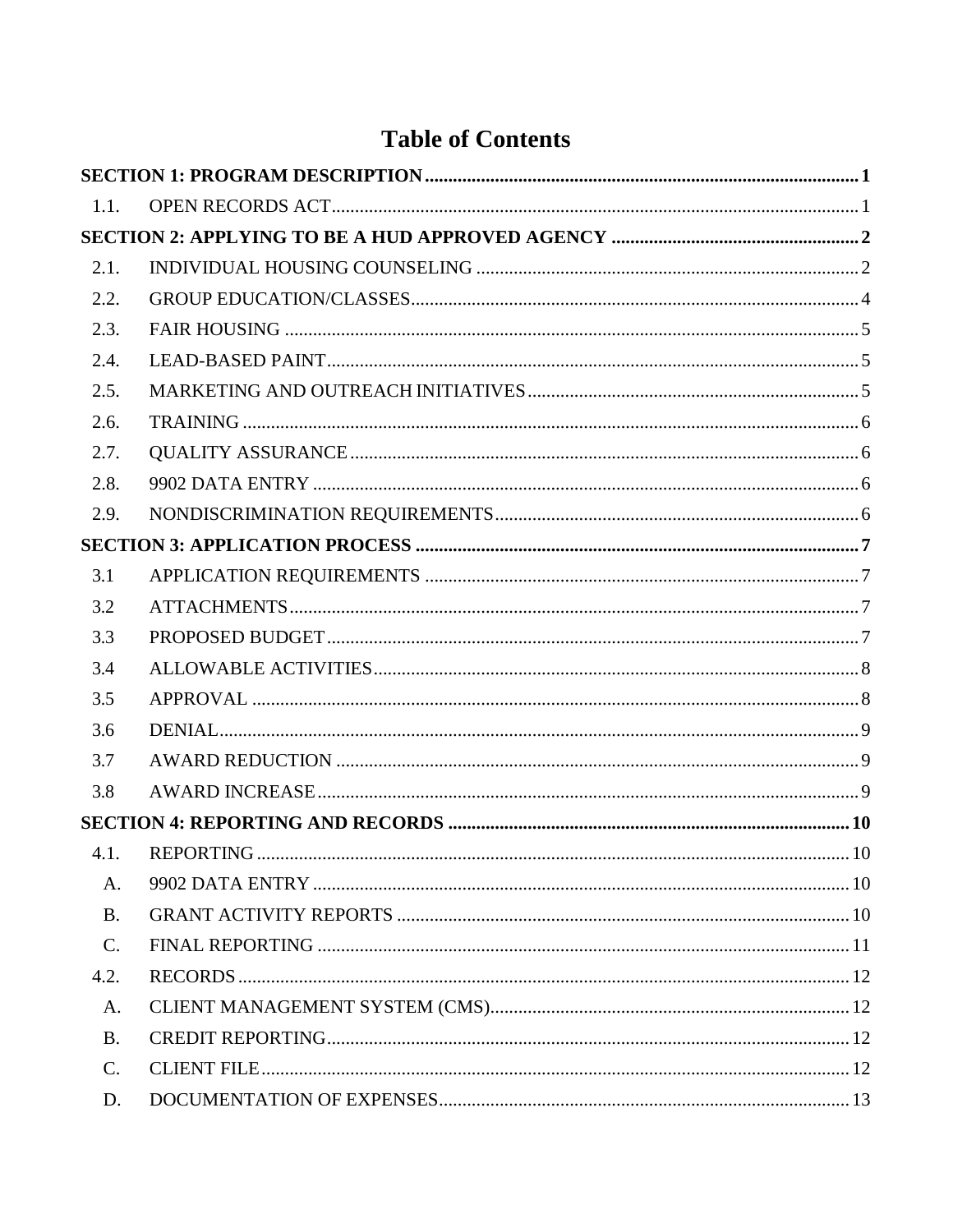| E.  |  |
|-----|--|
| F.  |  |
| G.  |  |
|     |  |
| 5.1 |  |
| 5.2 |  |
| 5.3 |  |
| 5.4 |  |
| 5.5 |  |
|     |  |
|     |  |
| 6.1 |  |
| 6.2 |  |
| 6.3 |  |
|     |  |
| 7.1 |  |
| 7.2 |  |
| 7.3 |  |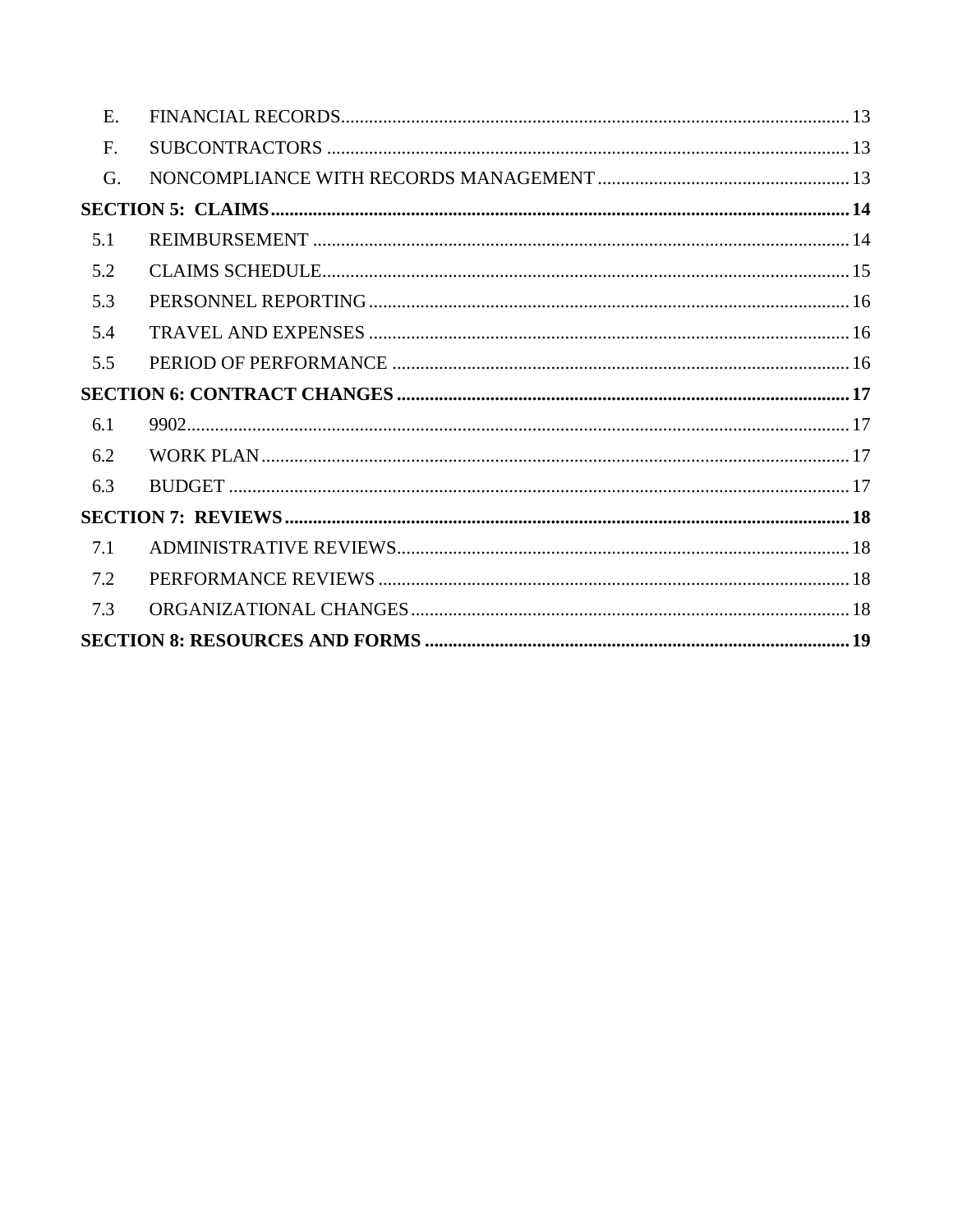#### **SECTION 1: PROGRAM DESCRIPTION**

<span id="page-3-0"></span>The Tennessee Housing Development Agency (THDA) HUD Housing Counseling Program supports the delivery of a wide variety of housing counseling services to homebuyers, homeowners, low- to moderate-income renters, and the homeless. The primary objective of the program is to educate families and individuals in order to help them make smart decisions regarding improving their housing situation and meeting the responsibilities of tenancy and homeownership. Participating counselors also help borrowers avoid inflated appraisals, unreasonably high interest rates, unaffordable repayment terms and other conditions that can result in a loss of equity, increased debt, default, and possible foreclosure. Participating counselors who are certified in this area may also provide reverse mortgage counseling to elderly homeowners who seek to convert equity in their homes to pay for home improvements, medical costs, living expenses, or other expenses. Additionally, housing counselors may also distribute and be a resource for information concerning Fair Housing and Fair Lending. The Housing Counseling Program is instrumental to achievement of HUD's mission. The Program's far-reaching effects support numerous departmental programs, including THDA and Federal Housing Administration (FHA) single family housing programs.

HUD was given the primary authority to provide housing counseling services. This declaration of authority is found in subsection 106(a) of the Housing and Urban Development Act of 1968 (12 U.S.C. 1701x).

Section 106 of the Housing and Urban Development Act of 1968 authorizes HUD to provide, make grants to, or contract with public or private agencies to provide a broad range of housing counseling services to homeowners and tenants to assist them in improving their housing conditions and in meeting the responsibilities of tenancy or homeownership.

THDA is an intermediary agency for the program.

The regulations contained in 24 CFR Part 214 prescribe the procedures and requirements by which the Housing Counseling Program is administered. In accordance with 24 CFR Part 214.1 all agencies participating in HUD's Housing Counseling Program must comply with the requirements outlined in the Housing Counseling Program regulations 24 CFR Part 214. Additionally, participants must comply with this handbook, the HUD Housing Counseling Handbook 7610.1, and other applicable governing documents, including mortgagee letters, and if applicable, grant agreements and OMB regulations governing federal grant recipients.

# <span id="page-3-1"></span>**1.1. OPEN RECORDS ACT**

THDA is subject to the Tennessee Open Records Act. THDA will endeavor to protect any financial information of the applicant which is exempt from disclosure by law.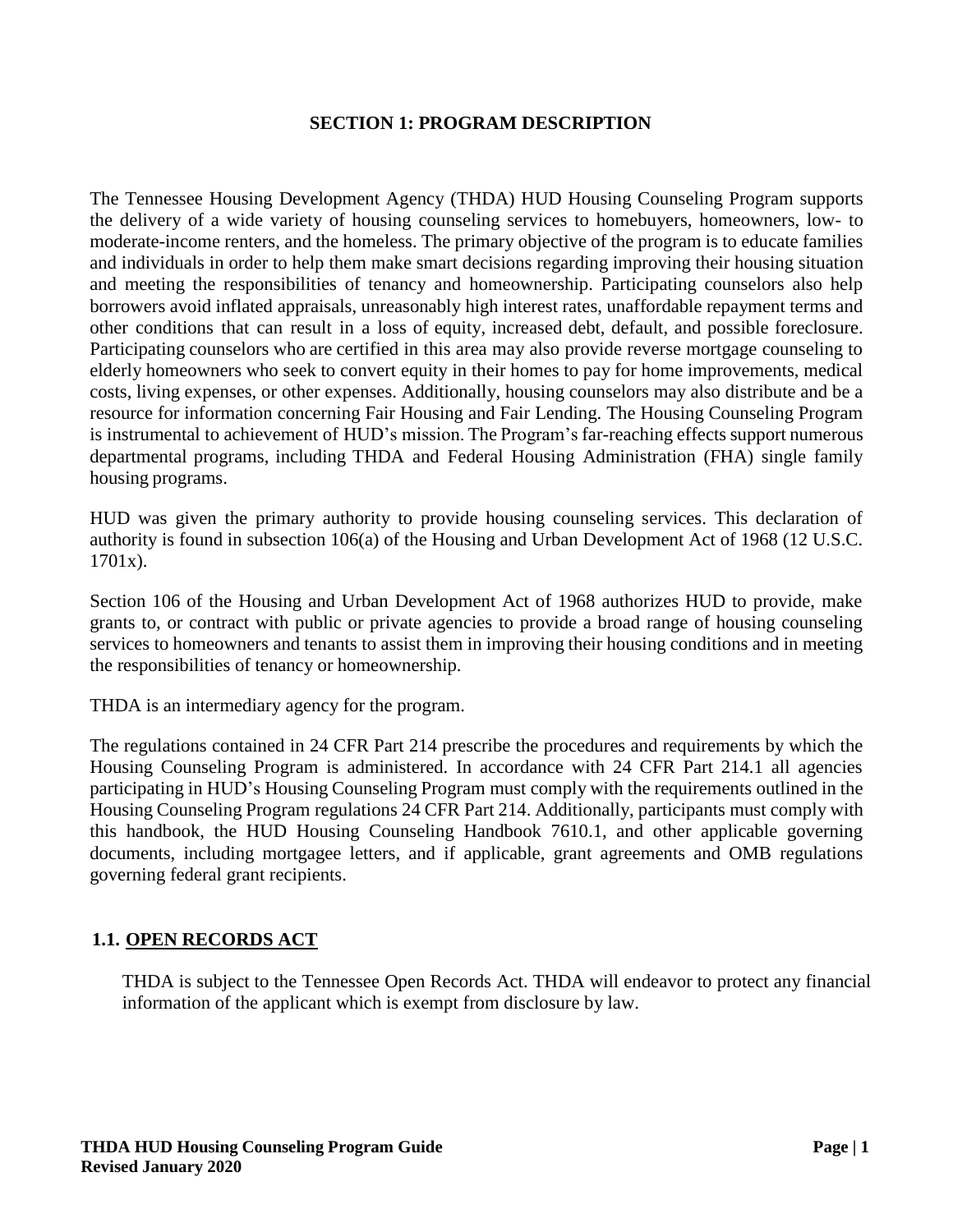# **SECTION 2: APPLYING TO BE A HUD APPROVED AGENCY**

<span id="page-4-0"></span>As an Intermediary of HUD, THDA is able to grant HUD approved Housing Counseling Agency status to qualified agencies. In order to be considered for becoming a participating HUD-approved housing counseling agency, an agency must submit an application to THDA.

#### *Applying to be a participating HUD-approved housing counseling agency does not guarantee funding.*

All applications must be submitted during the designated application period by email to:

• Yvonne Hall, HBEI Payments & Reporting Coordinator, [yhall@thda.org](mailto:yhall@thda.org)

The application will be reviewed within 30 days of receipt. THDA may arrange a conference before a final determination notification is issued to review requirements of the program. THDA will contact the point of contact listed in the agency's application if a correctable deficiency exists in the application. Within fifteen (15) calendar days of the written notice, the agency may submit a revised application. The applicant will be notified whether the application is approved or denied.

**NOTE:** THDA may, at its discretion, request clarification or additional information from an agency for use in determining the agency's eligibility for the Housing Counseling Program. If an application package does not meet all Program requirements, an agency may re-apply for the program thirty (30) days from the date of the notification.

# **Program Parameters**

Approved agencies must comply with the HUD Housing Counseling Handbook 7610.10 REV 5, the 9902 reporting requirement, and the scope of housing counseling and group education services listed below.

# <span id="page-4-1"></span>**2.1. INDIVIDUAL HOUSING COUNSELING**

Individual counseling activity regarding one or more of the following topics:

- Pre-Purchase/Home Buying
- Resolving or Preventing Mortgage Delinquency or Default
- Home Maintenance and Financial Management for Homeowners (Non-Delinquency Post-Purchase)
- Rental Topics
- Homeless Assistance
- Reverse Mortgage

At a minimum, a housing counselor must perform and document each of the following activities:

- **A. Required Data**. All required fields are listed on the [HUD](https://www.hudexchange.info/)  [Exchange:](https://www.hudexchange.info/) [\(See also Required CMS Data for HUD Agencies](https://thda.org/pdf/Required-CMS-Data-for-HUD-Agencies.pdf))
- **B. File Number**. A file number for the unique counseling interaction.
- **C. Financial Analysis**. Evidence of analysis of client's unique financial and credit circumstances.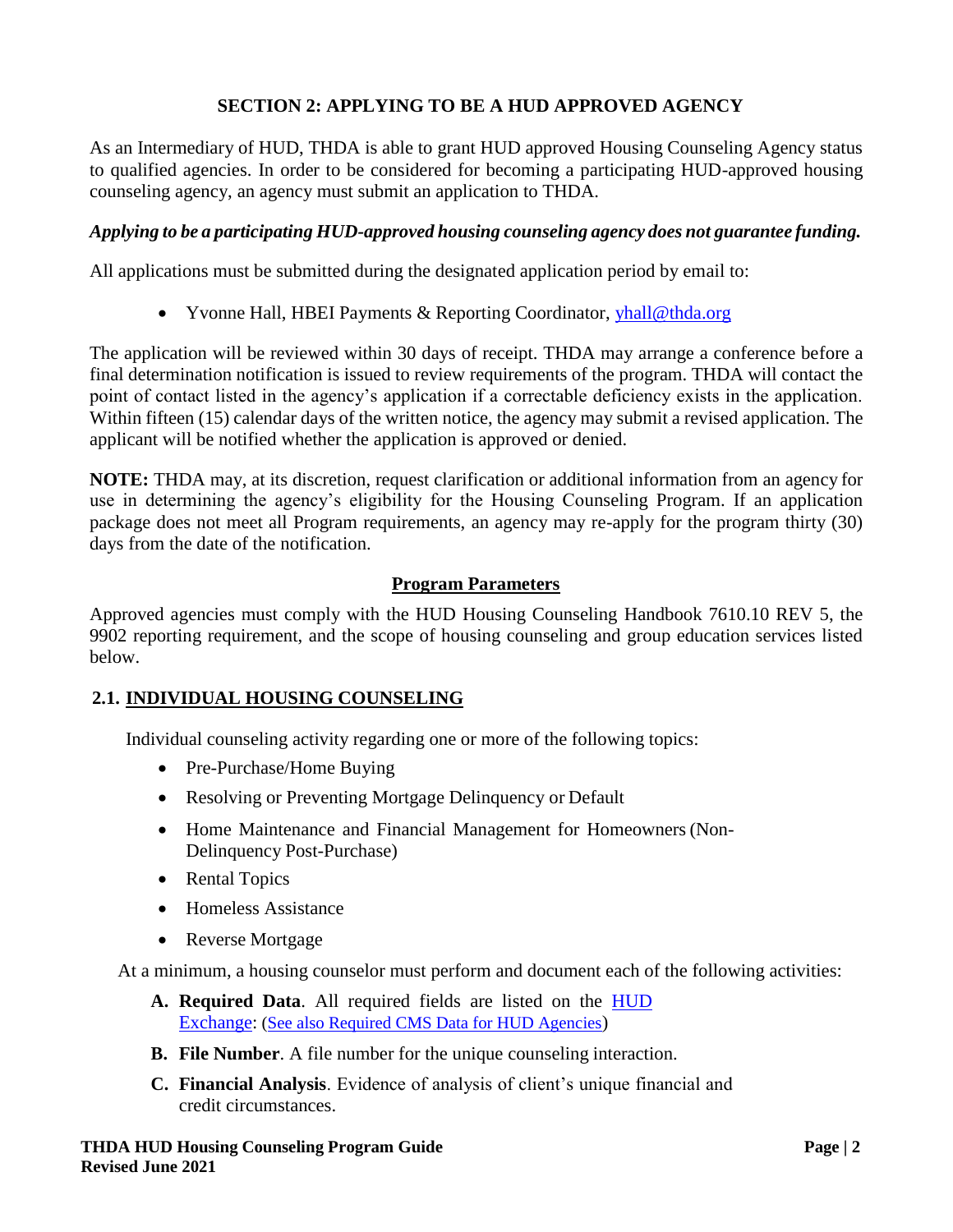- **D. Activity Log**. A recording of the date, time, duration, and description of each interaction or activity performed on behalf of, and by, the client.
- **E. Action Plan**. For all counseling, except for reverse mortgage counseling, the client file must include an action plan. The housing counselor prepares an individual housing counseling action plan. The plan clearly identifies the client need or problem and outlines what the agency and the client will do in order to meet the client's housing goal(s). A copy of the action plan must be given to the client and maintained in the client's file.
- **F. Follow-up**. A record of all follow-up communication with the client must be documented. This documentation should also include an account of all written and verbal attempts made to contact clients in order to conduct follow-up sessions.
- **G. Pertinent Documents**. Copies (electronic or paper) of pertinent records or correspondence received from the client or created on their behalf.
- **H. Disclosure**. A copy of the disclosure statement provided to each client or a notation of the date that the disclosure statement was provided. The wording of the disclosure statement must be relevant to client.
- **I. Termination**. The housing counseling agency must document in the client's file when housing counseling services are terminated. The housing counselor must notate the client's file with the date and cause/explanation of termination. Client files must not remain open indefinitely.
- **J. Results**. Documentation of the results of counseling.
- **K. Funding Source**. Document the funding source or sources, and amounts to which the counseling activity is attributed.
- **L. Fees**. If applicable, the amount paid through client fees and a copy of the receipt provided to the client. Additionally, document the amount and source of fees paid by other parties, for example lenders. The counseling file of each client charged fees must include documentation demonstrating that the cost did not create a financial hardship.
- **M. HUD Grant Activity**. An indication, if applicable, of the activity and amount that was partially or fully funded by a HUD housing counseling grant or sub-grant.
- **N. Discussion of Alternatives**. A list of any service providers, product vendors, products, features, services or properties about which information was discussed with the client.
- **O. Client Authorization**. Documentation indicating client authorization to order a credit report and/or to share information, for example with HUD or third parties, if applicable.
- **P. Miscellaneous**. Other information obtained during the intake and subsequent housing counseling sessions not mentioned above.
- **Q. Reverse Mortgage Counseling**. Additional documentation required for reverse mortgage client files:
	- 1. List of people other than the borrower(s) that attended the reverse mortgage counseling session and a description of their relationship to the client(s)
	- 2. Signed and dated HECM Counseling Certificate, if applicable
	- 3. Power of Attorney or other documents relating to legal competency, if applicable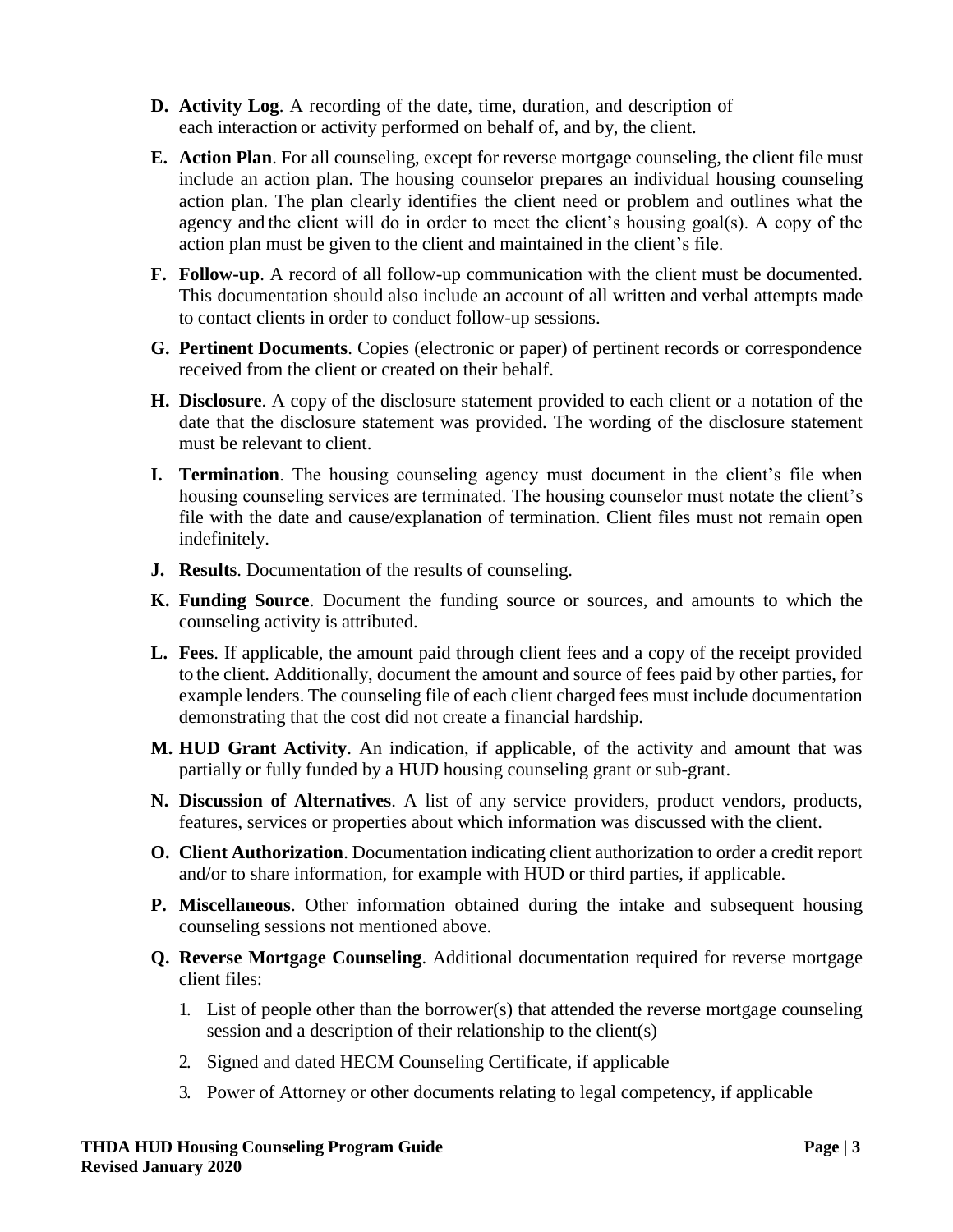- 4. Total Annual Loan Cost Analysis
- 5. Amortization schedules for reverse mortgage loan options
- 6. Notation of any brochures or handouts on the reverse mortgage lending process/ procedures/ timelines, reverse mortgage lenders, and/or alternatives to a reverse mortgage provided to client
- 7. All HECM clients who contact a HUD approved agency must be served. Documentation demonstrating both the counseling content and information covered or the details of the transfer must be included in the file. In cases where the agency does not offer the unique services requested by the client, is unable to effectively communicate with the client, does not have sufficient resources, or if the client is outside the geographic jurisdiction of the agency, the agency must refer the client to another participating agency, preferably an agency in the client's area. If there is not a participating agency available, the agency must make a reasonable effort to refer the client to another agency that can help them meet their needs.

# <span id="page-6-0"></span>**2.2. GROUP EDUCATION/CLASSES**

Group education or classes regarding one or more of the following topics:

- Pre-Purchase/Home Buying
- Resolving or Preventing Mortgage Delinquency or Default
- Home Maintenance and Financial Management for Homeowners (Non- Delinquency Post-Purchase)
- Rental Topics
- Homeless Assistance
- Reverse Mortgage

At a minimum, a housing counselor must perform and document each of the following activities:

- **A. File Number**. A file number for the education/ workshop session.
- **B. Required Data**. All required fields are listed on the [HUD](https://www.hudexchange.info/)  [Exchange:](https://www.hudexchange.info/) [\(See also Required CMS Data for HUD Agencies](https://thda.org/pdf/Required-CMS-Data-for-HUD-Agencies.pdf))
- **C. HUD Grant**. An indication of the activity, and amount that was partially or fully funded by a HUD housing counseling grant or sub-grant, when applicable.
- **D. Course Description**. Course title, course outline or established curriculum, and instructional goals
- **E. Instructors**. Name of each housing counselor, instructor or presenter participating in the session.
- **F. Course Logistics**. Date, place, and duration of each session.
- **G. Participant Information**. List of participating households and the race, ethnicity, and income data for each household.
- **H. Disclosure**. The disclosure statement provided to each household that is relevant to the subject of the session.
- **I. Fees**. If applicable, the amount paid through client fees and a copy of the receipt provided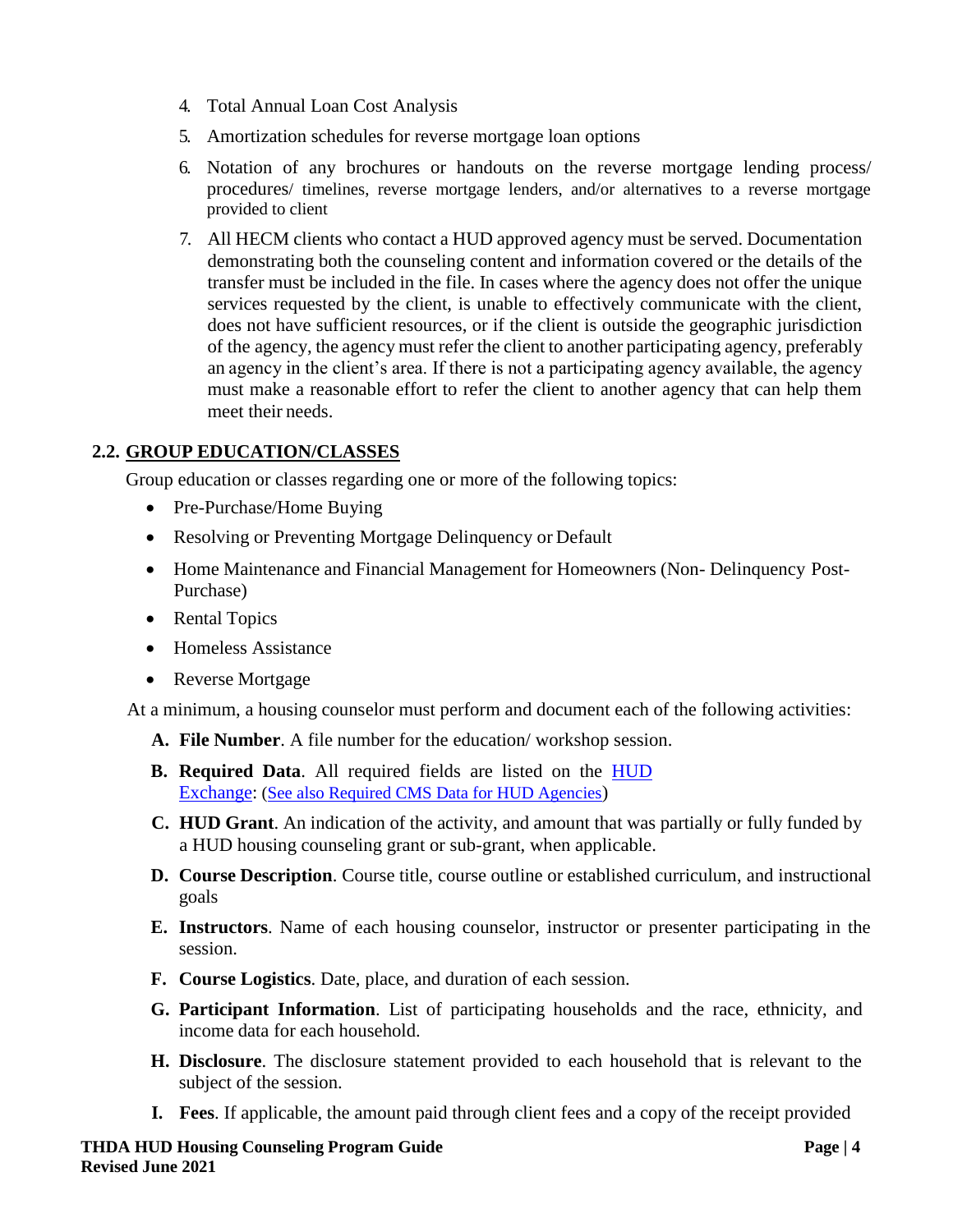to the client. Applicants that provide education regarding any of these topics must also offer individual counseling that complements the education.

# <span id="page-7-0"></span>**2.3. FAIR HOUSING**

For both individual counseling and group education, as appropriate, educate the client with respect to fair housing, fair lending, and accessibility rights (e.g., how to file a Fair Housing Act complaint, legal and illegal inquiries related to disability, reasonable accommodations, placement in the most integrated setting appropriate to the person's needs, additional protections available under state and local laws, etc.). Pursuant to 24 CFR § 214.503, all participating agencies must comply with HUD's general nondiscrimination and equal opportunity requirements at 24 CFR § 5.105.

# <span id="page-7-1"></span>**2.4. LEAD-BASED PAINT**

Applicants that provide education or counseling regarding Pre-Purchase/Home Buying, Locating, Securing, or Maintaining Residence in Rental Housing are encouraged to teach counselors how to inform clients about their rights and responsibilities under the HUD Lead-Based Paint Disclosure Rule (24 CFR part 35, subpart A) when the homes in which clients may be seeking might be built before 1978. If the rental or purchase is HUD-assisted, requirements of 24 CFR part 35, subparts B, K and R might apply.

See the lead-safe information and guidance at: <https://www.hudexchange.info/programs/lead-based-paint/>

# <span id="page-7-2"></span>**2.5. MARKETING AND OUTREACH INITIATIVES**

This includes providing general information and materials about housing opportunities and issues, conducting informational campaigns, advocating with lenders for non-traditional lending standards and raising awareness about critical housing topics, such as fair housing rights and remedies, lending discrimination, predatory lending, mortgage fraud, lead safety, other fair lending issues, or energy efficiency options to reduce homeowner energy costs. For example, grant funds may be utilized to purchase and disseminate materials related to scam alerts and fair housing rights.

**NOTE:** Marketing and outreach initiatives should follow affirmative marketing principles and be directed at those populations least likely to seek counseling services or the information marketed, including those of racial, religious, or national origin groups not normally served by the sponsoring agency, as well as persons with disabilities and persons with Limited English Proficiency (LEP). To do so, it may be necessary to broaden the target areas or provide translation and interpretive services in languages other than English in order to reach a greater variety of racial and ethnic minorities. It may also require providing outreach and services in alternative formats for persons with disabilities (e.g., Braille, large type, sign language interpreters, audio, assistive listening devices, etc.).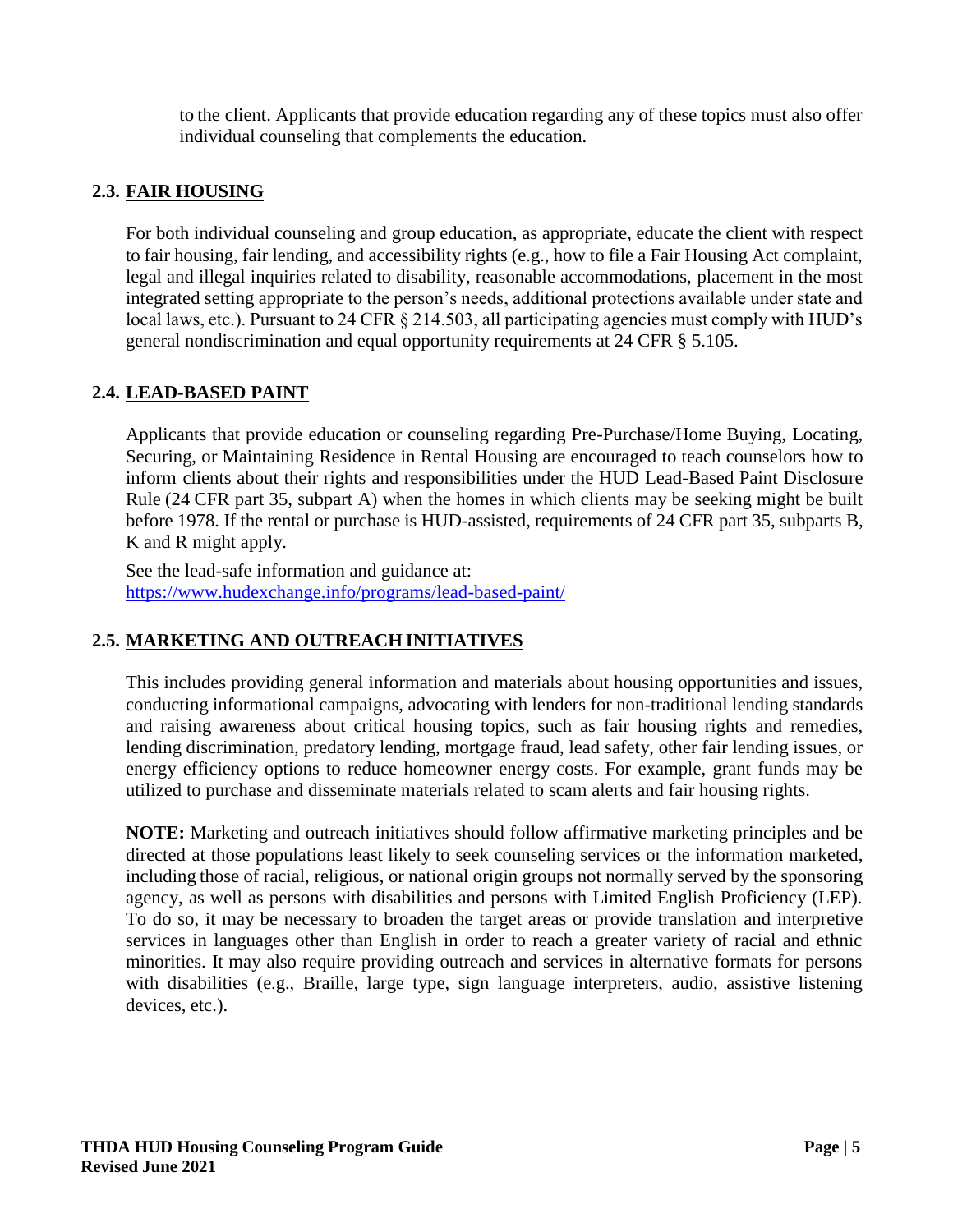# <span id="page-8-0"></span>**2.6. TRAINING**

This includes training, testing and certification on housing counseling topics, including, but not limited to, preparation of counselors to satisfy HUD housing counseling training, testing and certification requirements.

#### <span id="page-8-1"></span>**2.7. QUALITY ASSURANCE**

This includes ensuring compliance with program rules and regulations, internal and external quality assurance, program evaluation and improvement, implementing improved management, and supervision and oversight of the housing counseling program. Steps for quality assurance should be identifiable within your Quality Control Plan.

#### <span id="page-8-2"></span>**2.8. 9902 DATA ENTRY**

Refer to [HUD Housing Counseling Handbook 7610.1 Rev 5](https://www.hud.gov/sites/documents/76101HSGH.PDF) for additional guidance**.**

Agencies are required to submit the [9902](https://www.hudexchange.info/resource/4738/9902-form-and-instructions/) via the HUD Housing Counseling System (HCS) in accordance with the HUD reporting schedule and due dates following the end of each quarter. Data should be entered by the designated federal fiscal year.

# <span id="page-8-3"></span>**2.9. NONDISCRIMINATION REQUIREMENTS**

Sub-Grantee shall comply with these requirements for nondiscrimination based on race, color, religion, sex, national origin, age, familial status, and disability. The SF- 4248, Assurances for Non-Construction Programs, is hereby incorporated into this Agreement

Sub-Grantee shall comply with nondiscrimination requirements enumerated in certification six in the SF- 4248, Assurances for Non-Construction Programs and executive Order 13166, Improving Access to Services for Persons with Limited English Proficiency and implementing Federal Register Notice 72 FR 27 32, Final Guidance to Federal Financial Assistance Recipients Regarding Title VI Prohibition Against National Origin Discrimination Affecting Limited English Proficient Persons; and Equal Access to Housing in HUD Programs Regardless of Sexual Orientation or Gender Identity (77 FR 5562).

Where Sub-Grantee makes an allocation of funds to a primarily religious organization, or a wholly secular organization established by a primarily religious organization, to provide, manage, or operate a housing counseling program, Grantee and its Sub-grantees must undertake their responsibilities in accordance with the following principles:

- 1. Sub-Grantees shall not discriminate on behalf of or against any segment of the population in the provision of services or in outreach, including those of other religious affiliations.
- 2. Sub-Grantees shall not engage in inherently religious activities, such as worship, religious instruction, or proselytization, as part of the programs or services funded under this Grant. If an organization conducts such activities, these activities must be offered separately, in time or location, from the activities funded under this Grant Agreement. Participation must be voluntary for the Clients receiving services covered, either completely or in part, by HUD funds.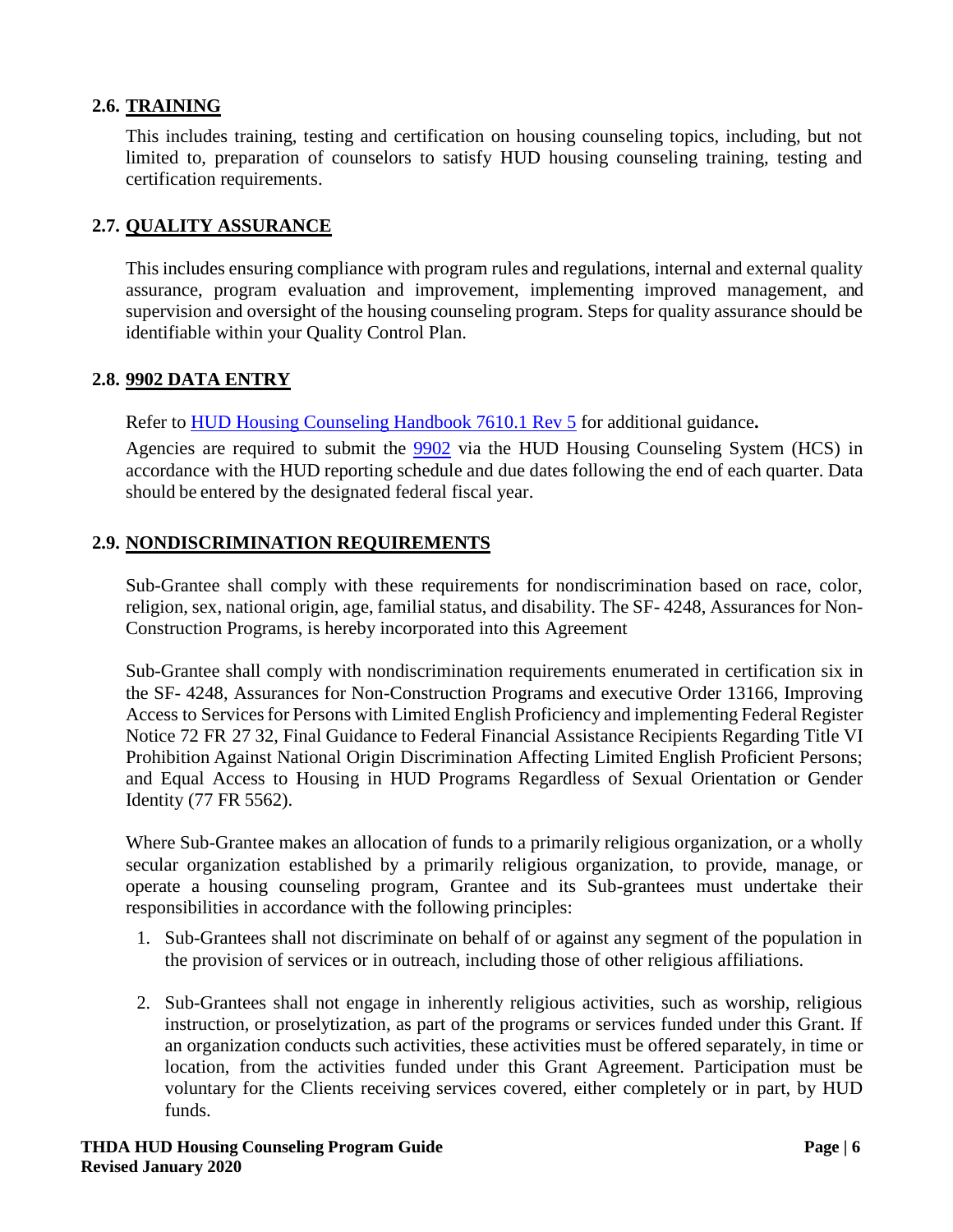# **SECTION 3: APPLICATION PROCESS**

<span id="page-9-0"></span>As an Intermediary of the HUD Office of Housing Counseling Program, THDA grants funds to HUD local and participating housing counseling agencies in order to support the delivery of a wide variety of housing counseling services to homebuyers, homeowners, low- to moderate-income renters and the homeless.

Agencies may apply as an Affiliate or Sub-Grantee. Awards are based on agency capacity, previous performance, and the availability of THDA funding. This is a competitive grant. Agencies cannot apply for funding as a Local Housing Counseling agency (LHCA) or with more than one intermediary.

# <span id="page-9-1"></span>**3.1 APPLICATION REQUIREMENTS**

Agencies seeking funding through THDA under the HUD Housing Counseling Program should apply during designated application and funding period.

Applications submitted beyond the end date stated will not be accepted.

# <span id="page-9-2"></span>**3.2 ATTACHMENTS**

The following must be attached to the application:

- 1. Charter and Bylaws
- 2. Code of Conduct
- 3. Copy of Client Management System Contract
- 4. Copy of Most Recent Financial Audit
- 5. Evidence of Leveraged Funds
- 6. Indirect Cost Rate Documentation (if applicable)
- 7. Facility Information and Photos
- 8. HUD 9902
- 9. Quality Control Plan
- 10. Projected Budget
- 11. Succession Plan
- 12. Verification of 501C3 Status
- 13. Work Plan
- 14. Referral Process to be included in the Work Plan
- 15. Organizational Chart

# <span id="page-9-3"></span>**3.3 PROPOSED BUDGET**

- **A.** Items over \$5,000 per unit should be listed under equipment. A description of these items must be submitted with the application.
- **B.** Travel should be for the transportation, lodging, subsistence, and related items of employees in travel status needed to carry out official business of the program.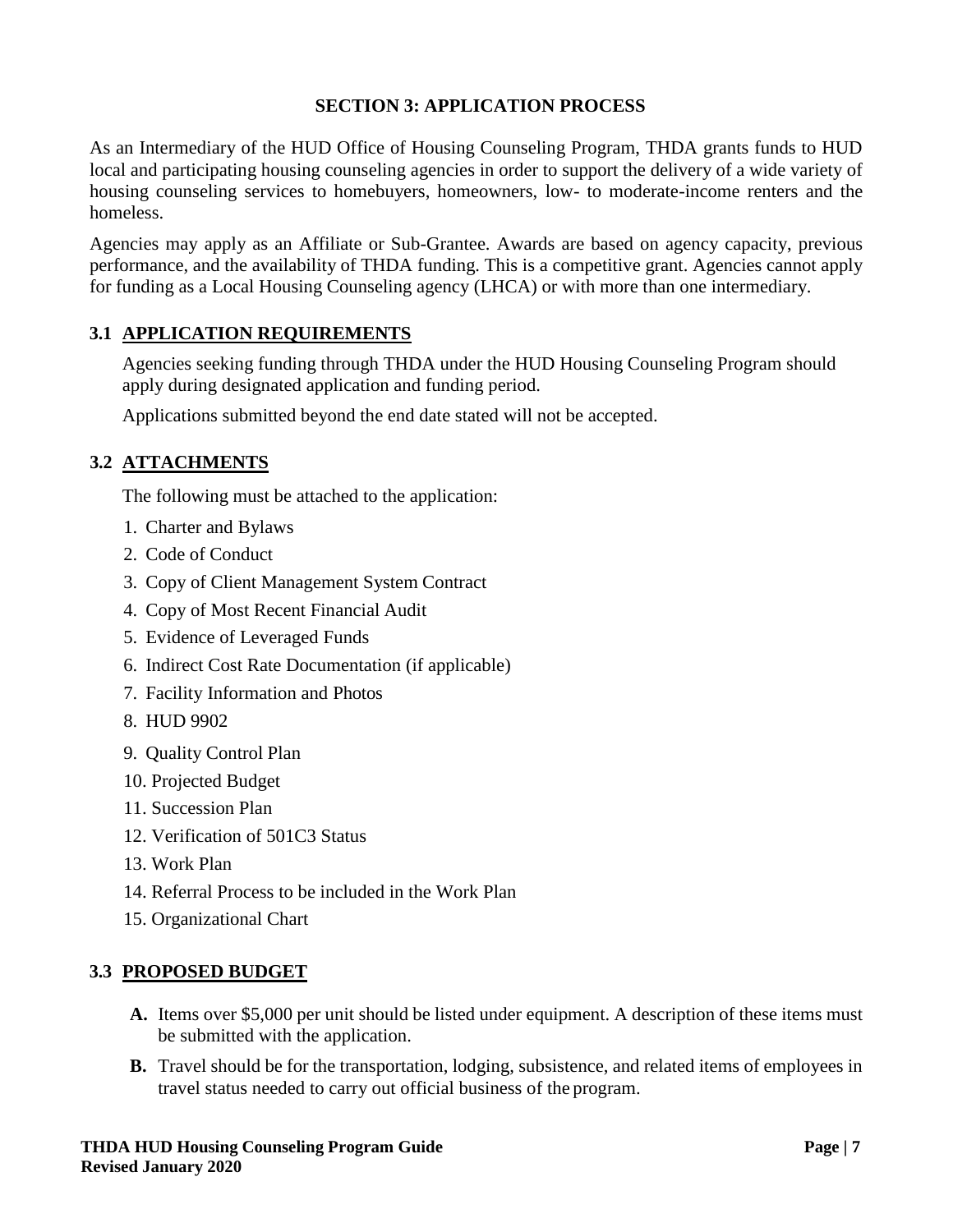- **C.** The scope and timeframe of the budget must be submitted with the application as these items must have prior approval. See Attachment A in the Grant Contract for Housing Counseling for a detailed list of budget items.
- **D.** Costs must be in accordance with Subpart E-Cost Principles of 2 CFR 200 and the terms and conditions of the federal award.

# <span id="page-10-0"></span>**3.4 ALLOWABLE ACTIVITIES**

Sub-grantees will be reimbursed only for the applicable activities outlined in this section. THDA and HUD reserves the right to reject funding requested for any costs that are outside the scope of housing counseling and group education services listed below.

- **A.** To be reimbursed for one-on-one counseling, the Sub-Grantee and Branches must perform and document housing counseling activities in accordance with HUD Handbook 7610.1 REV-5, Counseling Services, and Chapters 3-5. To be reimbursed for group education, Grantees and Branches must provide formal classes (in person and remote) with established curriculum and instructional goals covering one or more of the eligible topics in 24 CFR § 214.3.
- **B.** To be eligible for reimbursement as direct costs, costs must be incurred pursuant to one or more of the following activities: (1) housing counseling and group education; (2) oversight, compliance, and quality control; (3) supervision of housing counseling staff; (4) housing counselor training and certification; and (5) marketing and outreach of the housing counseling program to potentialclients.
- **C.** Sub-Grantee must submit a projected budget listing all proposed expenses under the Grant and a budget narrative, if necessary. The budget may include salaries, fringe and other employment benefits, travel, training, marketing, outreach and indirect costs, as applicable to the Grantee. All expenses must be itemized, and all Grant Funds must be accounted for in this projected budget. This projected budget must demonstrate the actual cost of service provision.
- **D.** To be reimbursed, costs must be determined by HUD to be allowable, allocable, and reasonable in accordance with the:
	- 1. Provisions of this Agreement and conditions listed in the grant application and;
	- 2. Section IV.F. of the Housing Counseling NOFA and;
	- 3. Applicable Federal cost principles as outlined in 2 CFR § 200. Grantee must obtain prior written approval for certain costs as outlined in 2 CFR § 200.407. If these regulations are revised or clarified during the period of performance of this agreement the most recent revision or clarification shall apply.

# <span id="page-10-1"></span>**3.5 APPROVAL**

Funds will be awarded based on an assessment of the agency's application, other leveraging funds, and the amount of funding granted to THDA by HUD.

Selected agencies will receive a notification regarding approval and award amount. Upon receiving the grant contract, agencies must return a signed copy to THDA with signature by an authorized representative.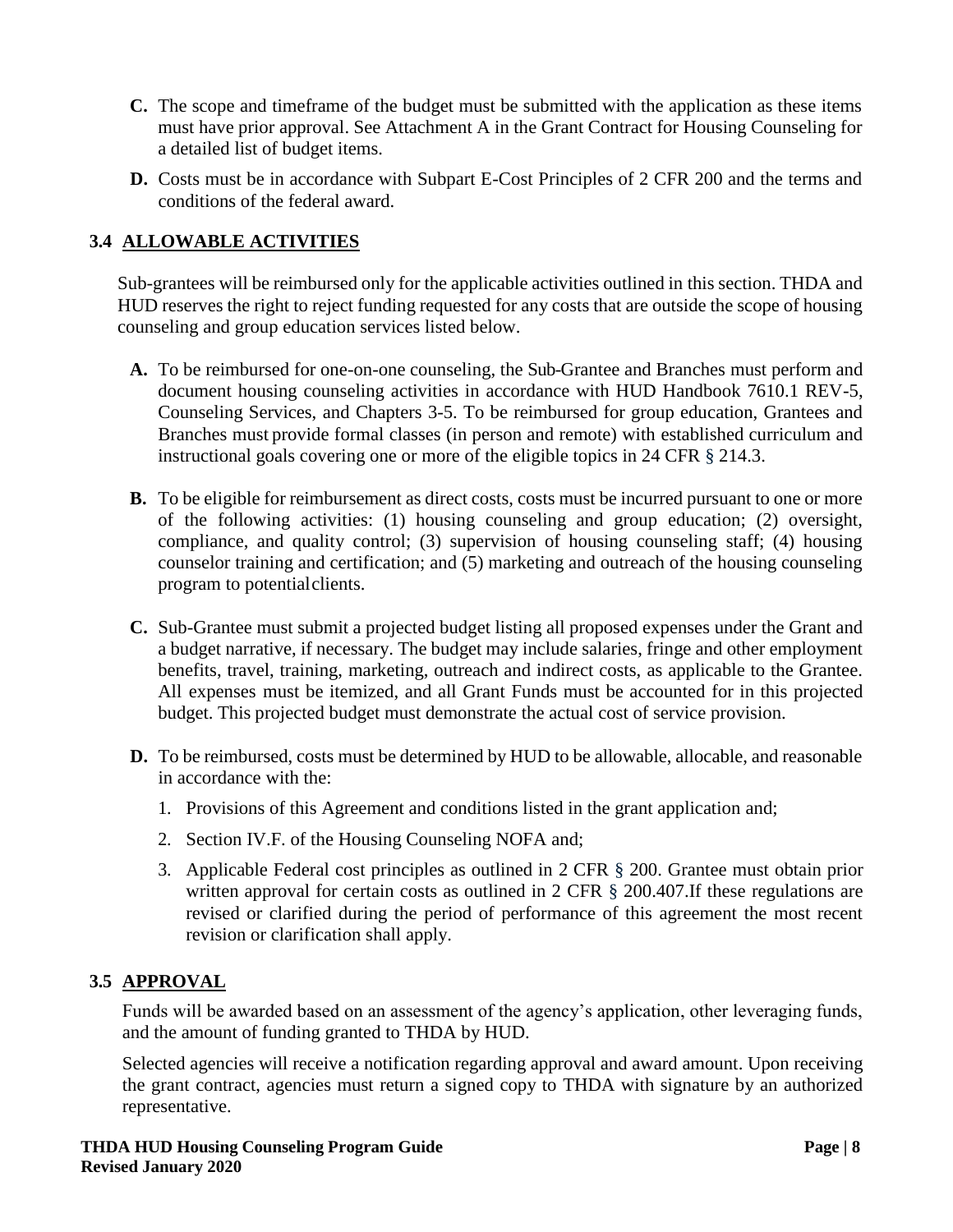Awards are not issued by THDA until THDA receives an award from HUD, which can take up to 120 days from the end date of the HUD NOFA.

Participating staff from approved agency must also attend all sub-grantee meetings facilitated by THDA.

# <span id="page-11-0"></span>**3.6 DENIAL**

Agencies that are not approved will receive notification from THDA explaining the denial of funds under this grant program.

# <span id="page-11-1"></span>**3.7 AWARD REDUCTION**

THDA reserves the right to retract any unused funds previously awarded to the Sub-Grantee for any reason at the end of the performance period. THDA will notify agencies of the award reduction and provide an addendum to their sub-grantee agreement.

THDA may choose to disburse unused funds via a supplemental Housing Counseling Grant Funds option with eligibility being extended to Sub-Grantees that achieved 100% goal achievement during their period of performance. Agencies that receive awards will be allowed to request reimbursement for allowable expenses incurred in excess of payment by THDA or a leveraged funding source during the original period of performance.

#### <span id="page-11-2"></span>**3.8 AWARD INCREASE**

In instances where HUD may award THDA with additional grant funds, agencies may also be eligible to receive funds. This increase would be determined by THDA and based on the total award amount. THDA will communicate with each agency to confirm acceptance of the funds and identify the exact amount each agency will receive. THDA will request an updated budget and client projections to reflect the new funds and services. Sub-Grantees not in compliance with the program guidelines and experiencing challenges with spending existing funds will not be eligible for any additional funds.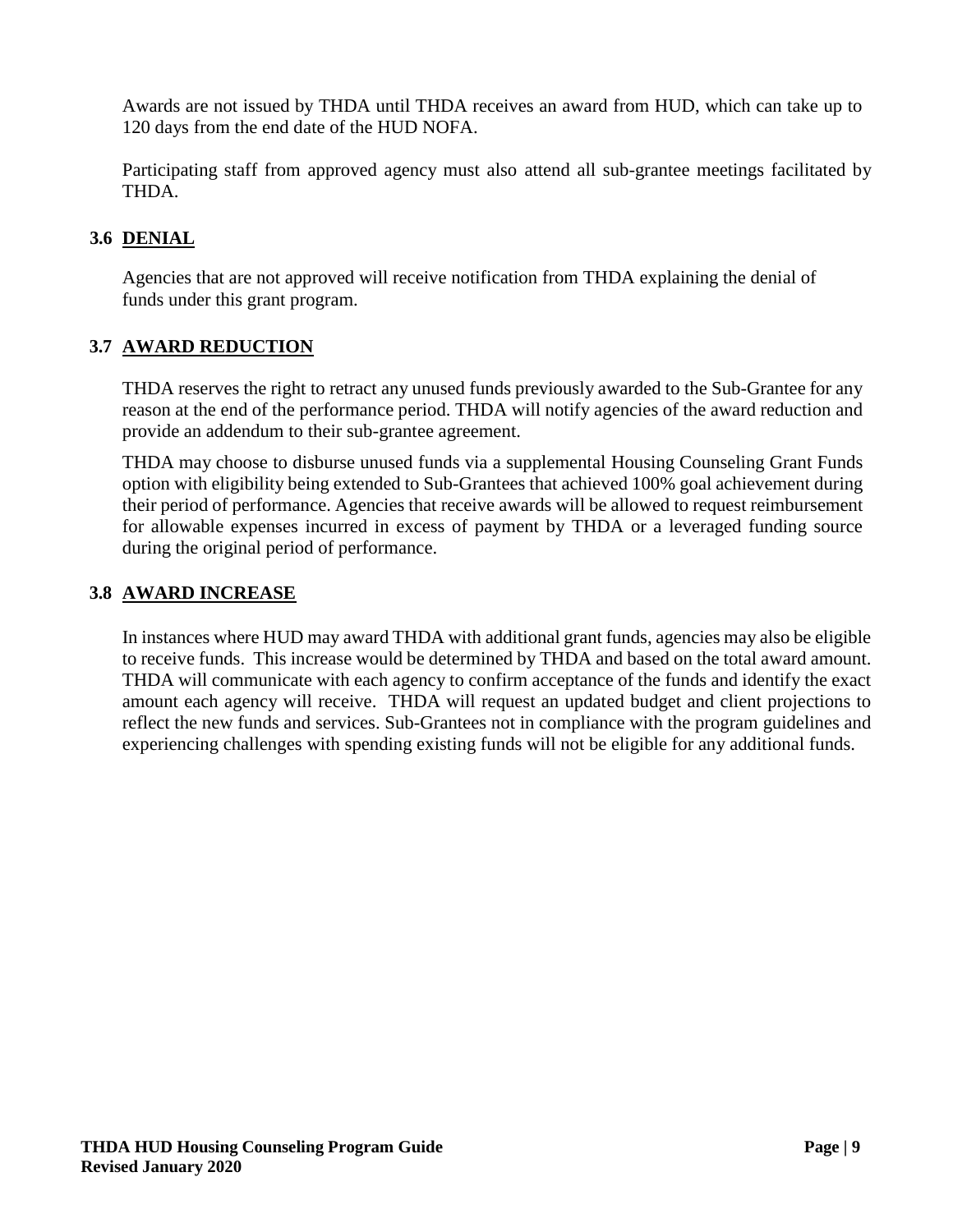#### **SECTION 4: REPORTING AND RECORDS**

#### <span id="page-12-2"></span><span id="page-12-1"></span><span id="page-12-0"></span>**4.1. REPORTING**

#### **A. 9902 DATA ENTRY**

Agencies are required to submit the 9902 via the HUD Housing Counseling System (HCS) by the 5th day of the month following the end of each quarter. Data should be entered by the designated federal fiscal year.

#### <span id="page-12-3"></span>**B. GRANT ACTIVITY REPORTS**

Grant Activity Reports should be submitted to THDA within 45 days of the last day of the performance period unless otherwise specified. The following items must be:

- 1. Grantee's name, address, and Grant number: As they appear on the Grant document.
- 2. Start and end dates: For the designated performance report period.
- 3. Hourly rate: Identify each counselor or other employee whose time/activity is being billed to the Grant, the individual's title, and the hourly billing rate used to calculate reimbursement from HUD of a Parent Organization for that individual's time/activity; or, in the event of fixed-price reimbursement, document actual expenses. Explain the method used for calculating hourly rates, e.g. whether benefits are included in the rate.
- 4. Staff hours: Indicate for each relevant counselor and other employee the total number of hours being billed to the Grant cumulatively and for the quarter. For each employee whose time will be reimbursed from the Grant, multiply the relevant hours by the relevant hourly rate (see #3) and indicate the cumulative total and total for the quarter.
- 5. Fixed-Price Reimbursement: Grantee must document actual expenses, which must be reasonable and cannot exceed actual costs.
- 6. Itemized Accounting of Actual Costs: Submit an itemized accounting of actual costs for each quarter, and the Grant period to date. The accounting must include the following as applicable: salaries, fringe and other benefits, training, marketing, outreach, and indirect costs. The itemized accounting of actual expenses may be submitted on form HUD-424 CB, or in a format of the Grantee's choosing. Any deviation between the itemized accounting and the budget submitted Grant execution must be approved by the HUD POC.
- 7. Required Certification: In accordance with 2 CFR § 200.415 (a), include a certification, signed by an individual who is authorized to execute the certification on behalf of the Grantee, which reads as follows: "By signing this report, I certify to the best of my knowledge and belief that the report is true, complete, and accurate, and the expenditures, disbursements and cash receipts are for the purposes and objectives set forth in the terms and conditions of the Federal award. I am aware that any false, fictitious, or fraudulent information, or the omission of any material fact, may subject me to criminal, civil or administrative penalties for fraud, false statements, false claims or otherwise. (U.S. Code Title 18, Section 1001 and Title 31, Sections 3729 - 3730 and 3801 - 3812)."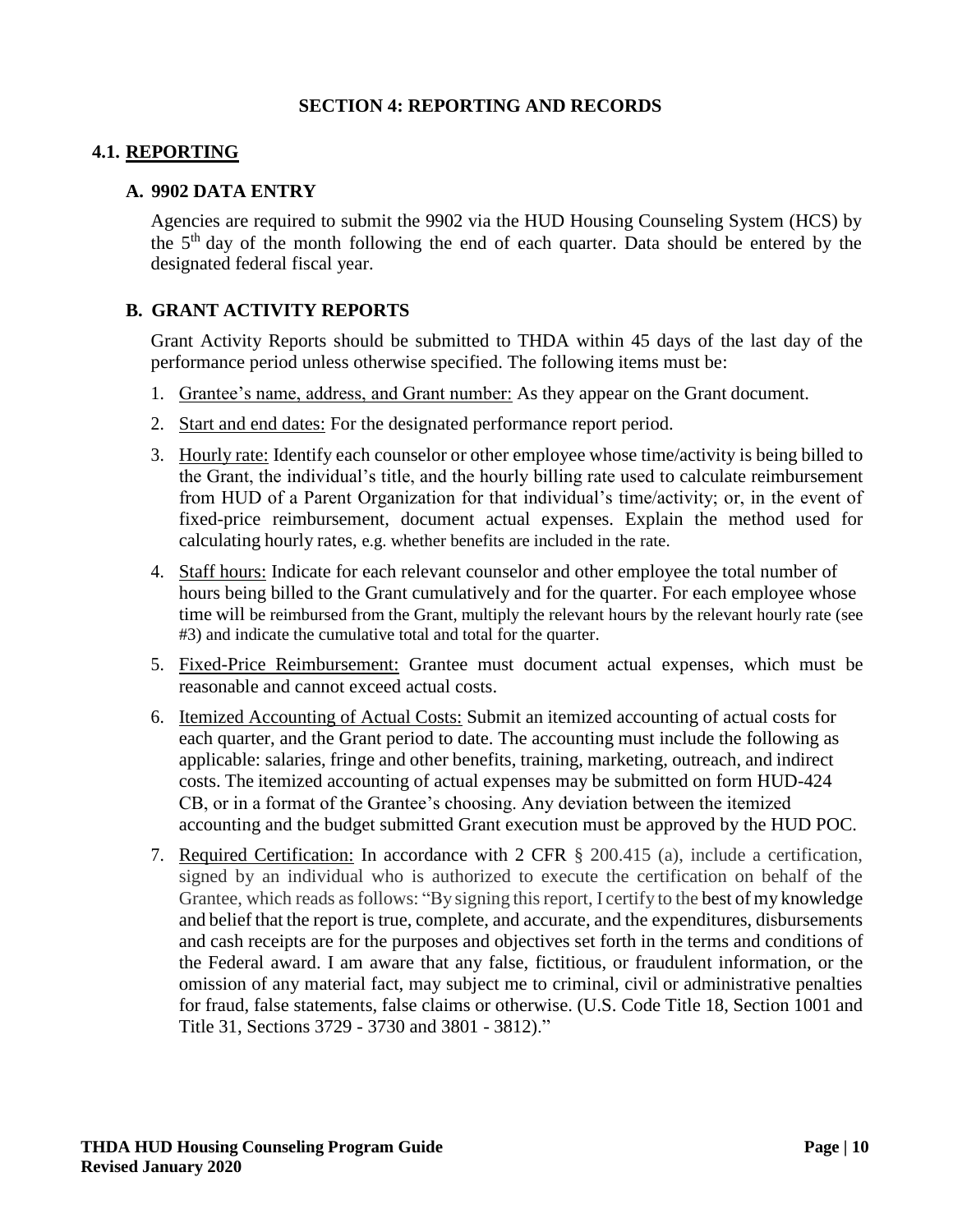- 8. Form HUD-9902: Grantees must update the HUD- 9902 electronically through HCS so that the appropriate "HUD Housing Counseling Grant Activity" column reflects activity funded through this agreement. HCS will list the relevant columns for each reporting agency. Grant activity must be reported in the appropriate column, according to the specific Grant under which the activity occurred. Grant activity should be transmitted through a client management system (CMS) directly into HCS. If necessary, grant activity may be submitted manually by entering the data on the applicable HUD-9902 in HCS. If HCS does not contain separate columns for multiple grants at any point during the Period of Performance, Grantees must report all activity attributed to HUD Housing Counseling Grants in the "All Counseling and Education Activities" column. The Grantee must update the HUD-9902 report in HCS with the applicable "HUD Housing Counseling Grant Activity" column data once it is available for entry. HUD will not consider retroactive updates to the "HUD Housing Counseling Grant Activity" data as late. For assistance with Form HUD-9902 reporting, the Housing Counseling 9902 Toolkit is available on the HUD Exchange.
- 9. HECM Default Counseling Activities (if applicable) : Submit a report indicating the total number of default counselors providing default counseling for reverse mortgage (HECM) borrowers during each quarterly reporting period, as well as in the final report. The final report must also include details regarding the number of hours of training in reverse mortgages for each counselor and the number of Clients for which HECM default counseling was provided by each counselor.
- 10. Oversight Activity: Applicant must document the housing counseling oversight and quality control activities conducted during the period of performance to be included in the final report. The report must contain the results of the reviews performed during the period of performance.

# <span id="page-13-0"></span>**C. FINAL REPORTING**

A final report is due forty-five (45) calendar days after the Grantee has completed all Grant activities funded under the Grant. See 2 CFR § 200.328(b) (1). Grantees must also report items listed in the section above. Grantee must submit a narrative report of not more than five (5) single-spaced letter- sized pages using a font size of no smaller than twelve (12) or larger than fourteen (14). In the narrative report, Applicant must briefly summarize the outcomes of the activities that Grantee proposed in the Grant Application to address impediments to fair housing choice. Additionally, Grantee should also include in this narrative report items such as problems encountered by the Grantee, items for which the Grantee needs additional guidance, unusual Client needs or problems for which the Grantee provided counseling, recommendations to HUD, and developments having a significant impact on the award supported activities, such as delays or adverse conditions which materially impair the ability to meet the objectives of the awards. The final report shall also describe any action taken or contemplated, and any assistance needed to resolve the situation as well as a summary of oversight. The Grantee must also submit with the final report a certification, signed by an individual who is authorized to execute the certification on behalf of the Grantee, which states that all applicable closeout activities required in 2 CFR § 200.343 have been completed.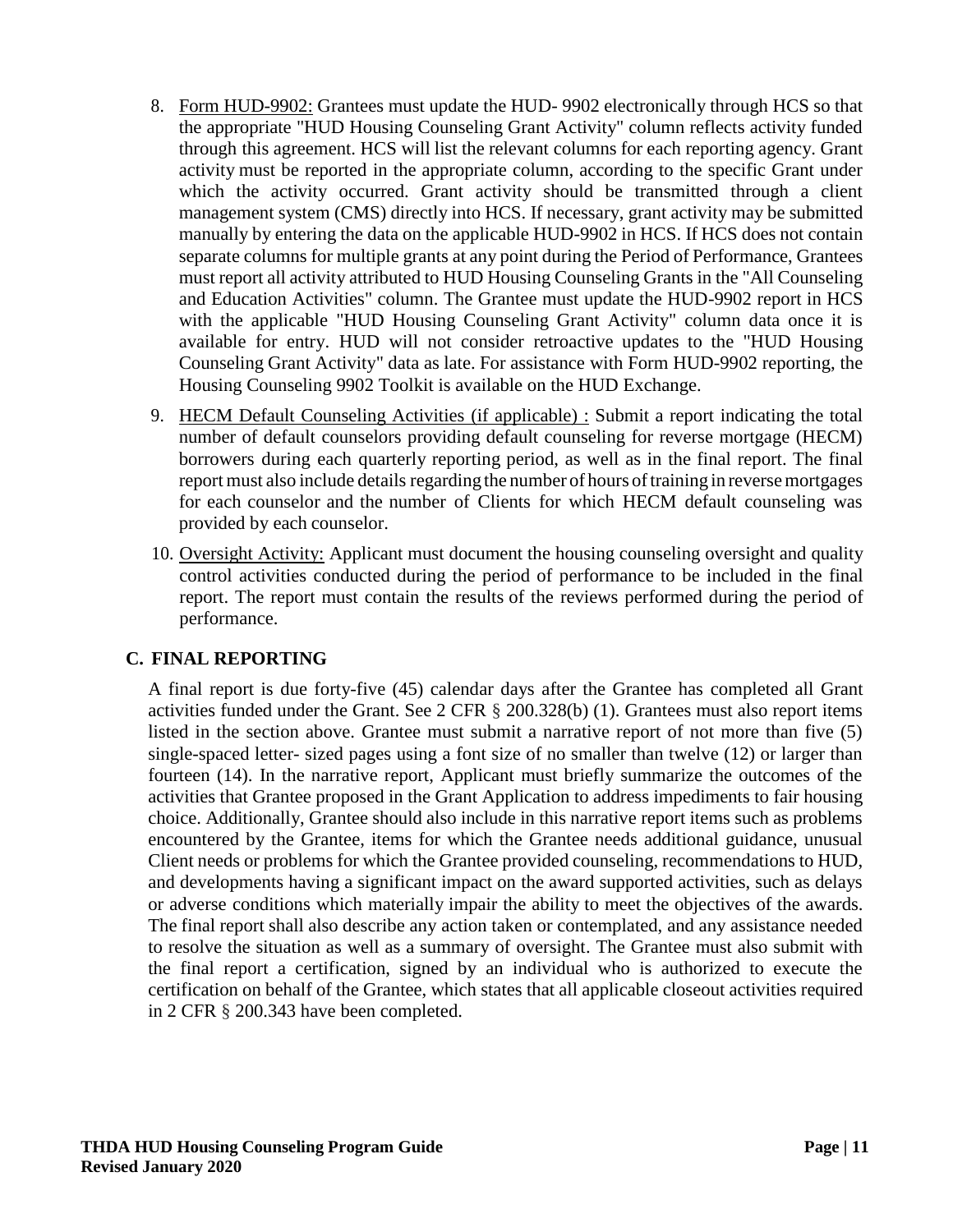# <span id="page-14-0"></span>**4.2. RECORDS**

#### <span id="page-14-1"></span>**A. CLIENT MANAGEMENT SYSTEM (CMS)**

All participating agencies are required to use a CMS that interfaces with HUD's databases for the collection and reporting of agency and client-level data.

Agencies must maintain current and accurate data on the race, ethnicity, and income of their counseling clients and education participants so that HUD can comply with Section 808(e) (6) ofthe Fair Housing Act.

Agencies must ensure that their CMS protects the confidentiality of each client's personal and financial information, both electronic and paper, including credit reports, whether the informationis received from the client or from another source.

The agency must ensure that neither they nor their CMS vendor discloses the information in the client's individual case file to anyone except for authorized agency personnel, THDA and HUD. Agencies must also ensure that their selected CMS maintains the confidentiality of this information as well. The only exception to this requirement is when the counseling recipient expressly grants permission, for example in the case of, through a CMS, the automatic creation of a loan application and submission to a lender.

THDA does not monitor, negotiate, or engage with CMS vendors on behalf of housing counseling agencies.

#### <span id="page-14-2"></span>**B. CREDIT REPORTING**

Counselors must secure a client's authorization prior to ordering a credit report, regardless of whether the information is received from the Client or from another source, or is collected electronically or on paper. In accordance with HUD Handbook 7610.1 REV-5, Chapter 5-6, Grantee and Sub-grantees must ensure that neither they nor their CMS vendor discloses the information in the individual's Client Counseling File to anyone except for authorized agency personnel and HUD. Any disclosure of Client information requires the express written permission of the counseling recipient whose information is to be shared.

**NOTE**: Agency should review their disclosure statements and agency agreement concerning their access to share credit reports. Visit [https://www.fico.com/en/products/fico-score-open](https://www.fico.com/en/products/fico-score-open-access)[access](https://www.fico.com/en/products/fico-score-open-access) for more information.

#### <span id="page-14-3"></span>**C. CLIENT FILE**

The agency must maintain a separate confidential file documenting each unique, distinct provision of counseling services provided to a client, as described in §214.300 and Chapter 3 of the HUD Handbook 7610.1.

Client files attributed to the housing counseling grant must be retained for five (5) years from the date the final grant invoice is paid.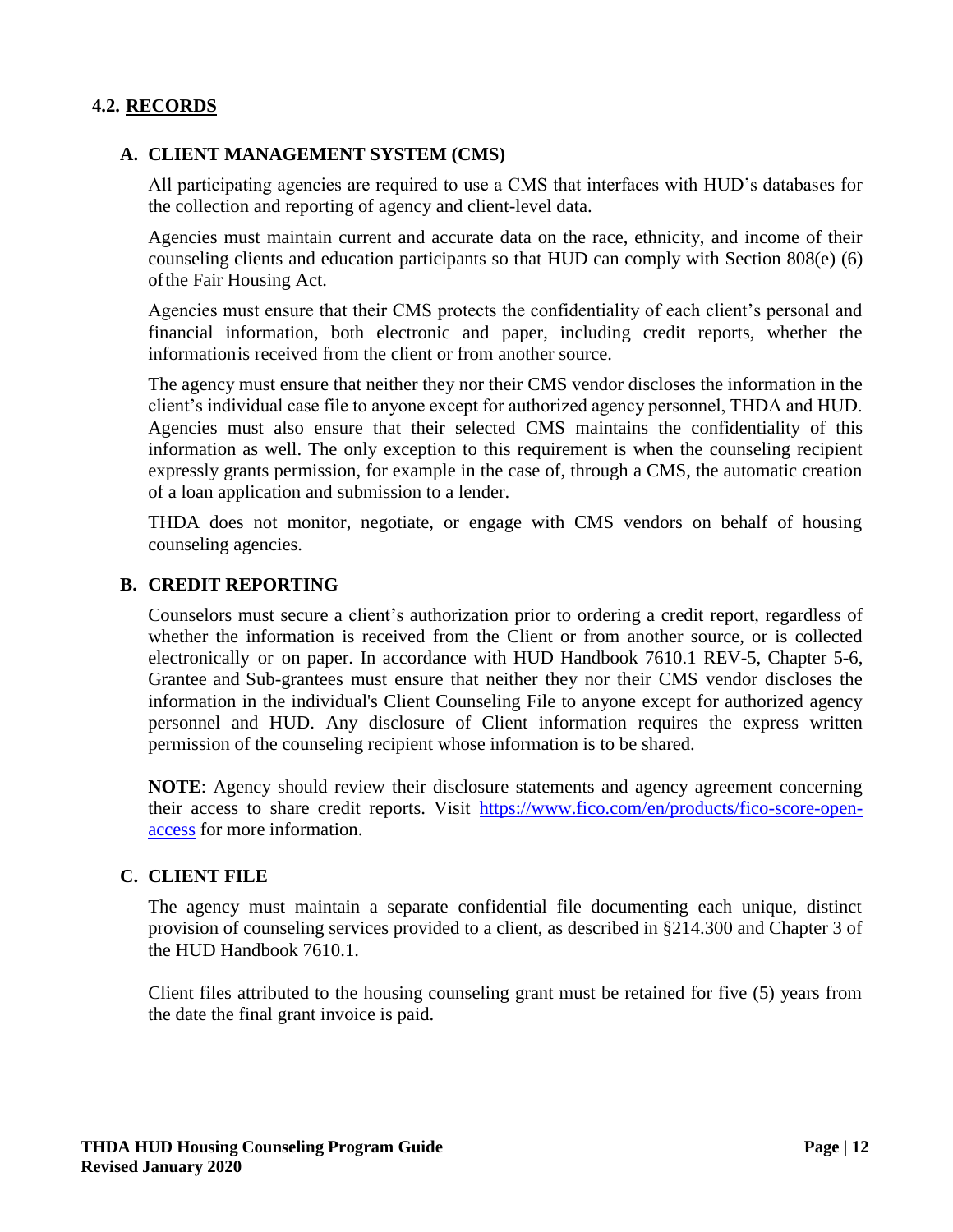#### <span id="page-15-0"></span>**D. DOCUMENTATION OF EXPENSES**

In addition, Sub-grantees must maintain a list of all Client Counseling File numbers and group education file numbers attributed to the Grant in alpha or numeric order. This list must indicate the activity attributed to the relevant quarter, the cumulative total for the entire Grant year and the relevant counseling or education type. Itemize for each Client and/or group education session on the list, the relevant counselor and/or other employee that provided service, the duration of service provided in hours and minutes and the total amount of funds charged to the HUD Grant. The Client Counseling File list must also identify the Branch or main office that served theClient.

# <span id="page-15-1"></span>**E. FINANCIAL RECORDS**

Participating agencies must maintain and make available to THDA and/or HUD upon request evidence that leveraged funds cited in the grant application were actually provided to the agency, and/or evidence that the total housing counseling budget reported by the agency was accurate and used for housing counseling purposes.

# <span id="page-15-2"></span>**F. SUBCONTRACTORS**

Grantees must deliver the housing counseling services set forth in the Applicant's Housing Counseling Work Plan. It is not permissible to contract out housing counseling services, except as specified in 24 CFR § 214.103(i). The general prohibition does not apply to web-based education services and/or the sub-grant, transfer, or subcontract for the purchase of supplies, material, equipment, or general support services. If this exception to the general prohibition applies, Grantee shall comply with the applicable procurement standards in HUD regulations at 2 CFR Part 200 and all other requirements. Subcontractors of agencies may be required to maintain additional records identified in the applicable grant agreement.

# <span id="page-15-3"></span>**G. NONCOMPLIANCE WITH RECORDS MANAGEMENT**

Failure to comply with any of the recordkeeping and reporting requirements could result in consequences which may include, but are not limited to, a delay in payment of claims under a HUD housing counseling grant; the sub-grantee's forfeiture of all remaining funds in the grant account; the sub-grantee's future housing counseling grant applications being adversely rated because of this failure; placement in inactive status or termination of the agency's participating status and deletion from the list of HUD-approved and participating agencies.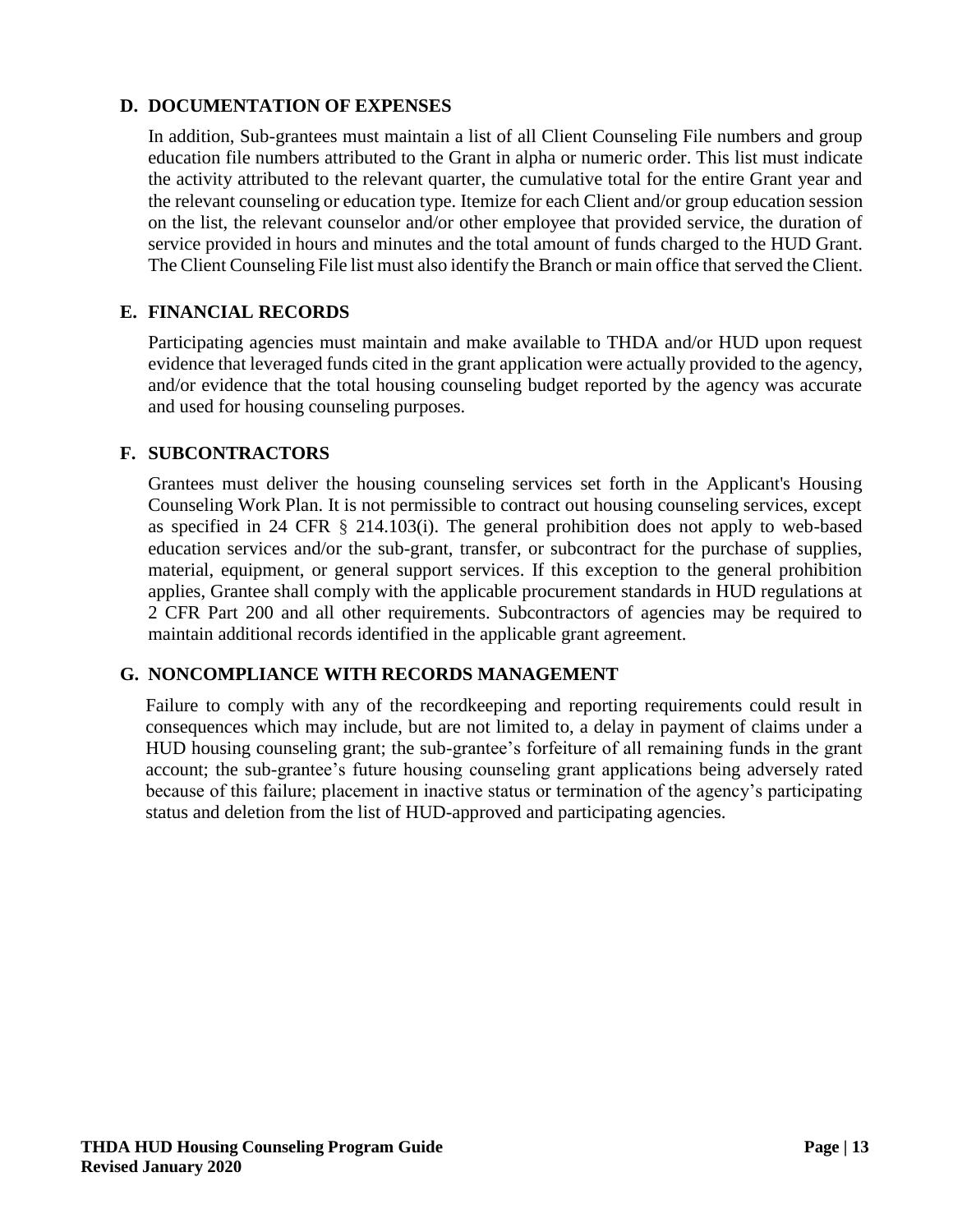# **SECTION 5: CLAIMS**

#### <span id="page-16-1"></span><span id="page-16-0"></span>**5.1 REIMBURSEMENT**

Funding is on a reimbursement basis, and issued quarterly. Costs should be in accordance with Subpart E-Cost Principles of 2 CFR 200 and the terms and conditions of the federal award.

Sub-grantees can only request reimbursement for funds in proportion to goal achievement. For example, a sub-grantee meeting 50% of its goals can request reimbursement for up to 50% of its award.

Proof of payment must be submitted with the claim for each expense in which reimbursement is requested.

Amount requested per line item cannot exceed the currently approved budget. Claims are due by the  $5<sup>th</sup>$  day of the month following the end of the quarter.

Each invoice shall clearly and accurately detail all of the following required information (calculations must be extended and totaled correctly).

- 1. Invoice/Reference Number (assigned by the Grantee)
- 2. Invoice Date
- 3. Invoice Period (to which the reimbursement request is applicable)
- 4. Grant Contract Number (assigned by the State)
- 5. Grantor: Tennessee Housing Development Agency, Single Family Loan Operations
- 6. Grantor Number (assigned by the Grantee to the above-referenced Grantor)
- 7. Grantee Name
- 8. Grantee Tennessee Edison Registration ID Number Referenced in Preamble of this Grant Contract
- 9. Grantee Remittance Address
- 10. Grantee Contact for Invoice Questions (name, phone, or fax)
- 11. Itemization of Reimbursement Requested for the Invoice Period— it must detail, at minimum, all of the following:
	- a) The amount requested by Grant Budget line-item (including any travel expenditure reimbursement requested and for which documentation and receipts, as required by "State Comprehensive Travel Regulations," are attached to the invoice)
	- b) The amount reimbursed by Grant Budget line-item to date
	- c) The total amount reimbursed under the Grant Contract to date
	- d) The total amount requested (all line-items) for the Invoice Period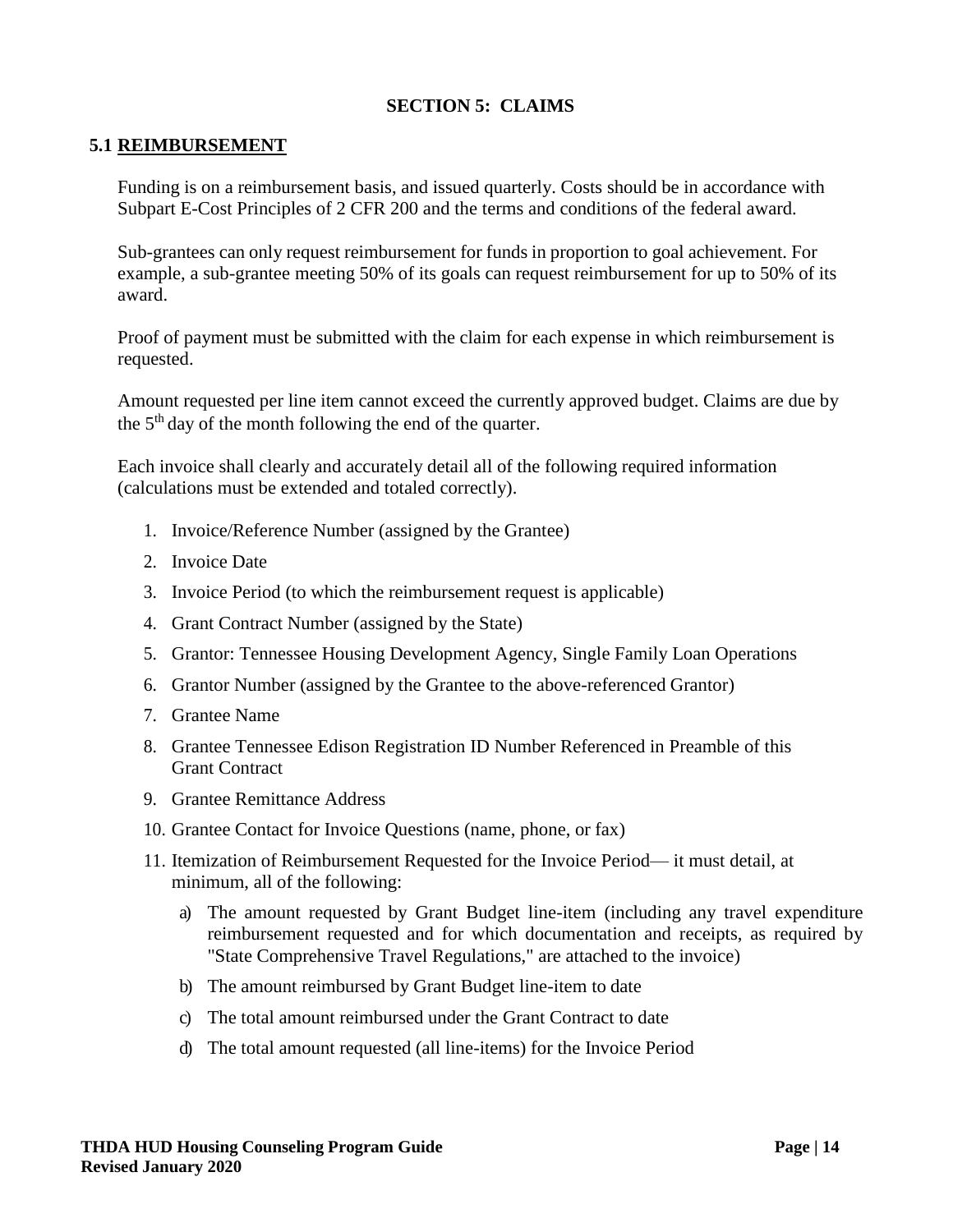The Grantee understands and agrees to all of the following:

- 1. An invoice under this Grant Contract shall include only reimbursement requests for actual, reasonable, and necessary expenditures required in the delivery of service described by this Grant Contract and shall be subject to the Grant Budget and any other provision of this Grant Contract relating to allowable reimbursements.
- 2. An invoice under this Grant Contract shall not include any reimbursement request for future expenditures.
- 3. An invoice under this Grant Contract shall initiate the timeframe for reimbursement only when the State is in receipt of the invoice, and the invoice meets the minimum requirements of this section C.5.
- 4. Grantee must maintain source of documentation of direct costs, such as invoices, receipts, cancelled checks, documentation of personnel expenses, and indirect cost rate agreements to support all draw requests. Documentation for indirect expenses should be submitted on an itemized ledger. Agency is responsible for maintaining all additional supporting documentation, if needed. In addition, Grantee must maintain a list of all Client Counseling File numbers and group education file numbers attributed to the Grant in alpha or numeric order. This list must indicate the activity attributed to the relevant education type. Itemize for each Client and/or group education session on the list, the relevant counselor and/or other employee that provided service, the duration of service provided in hours and minutes and the total amount of funds charged to the HUD Grant. The Client Counseling File list must also identify the Branch or main office that served the Client.
- 5. Grantees must also document the methodology used for charging costs to the HUD Grant, such as salaries, employee benefits, travel, training, marketing, outreach, and other expenses that are not classified as indirect costs.
- 6. All standards for financial management and payment procedures apply based on 2 CFR 200, Subpart D.
- 7. All Grantees must be able to demonstrate and document the actual cost of service provision. The amount billed to the Grant cannot exceed the actual cost of providing the service. Where Grant Funds are utilized for counseling services, individual Client Counseling Files and group education files must support the duration of service billed to the Grant.
- 8. Grantee shall maintain and operate financial management systems that meet or exceed the federal requirements for funds control and accountability as established by the applicable regulations in 2 CFR 200, Subpart D.

# <span id="page-17-0"></span>**5.2 CLAIMS SCHEDULE**

Claims should be submitted via one email per quarter as follows:

- April 5 for the previous three months (January 1 through March 31)
- July 5 for the previous three months (April 1 through June 30)
- October 5 for the previous three months (July 1 through September 30)
- January 5 for the previous three months (October 1 through December 31)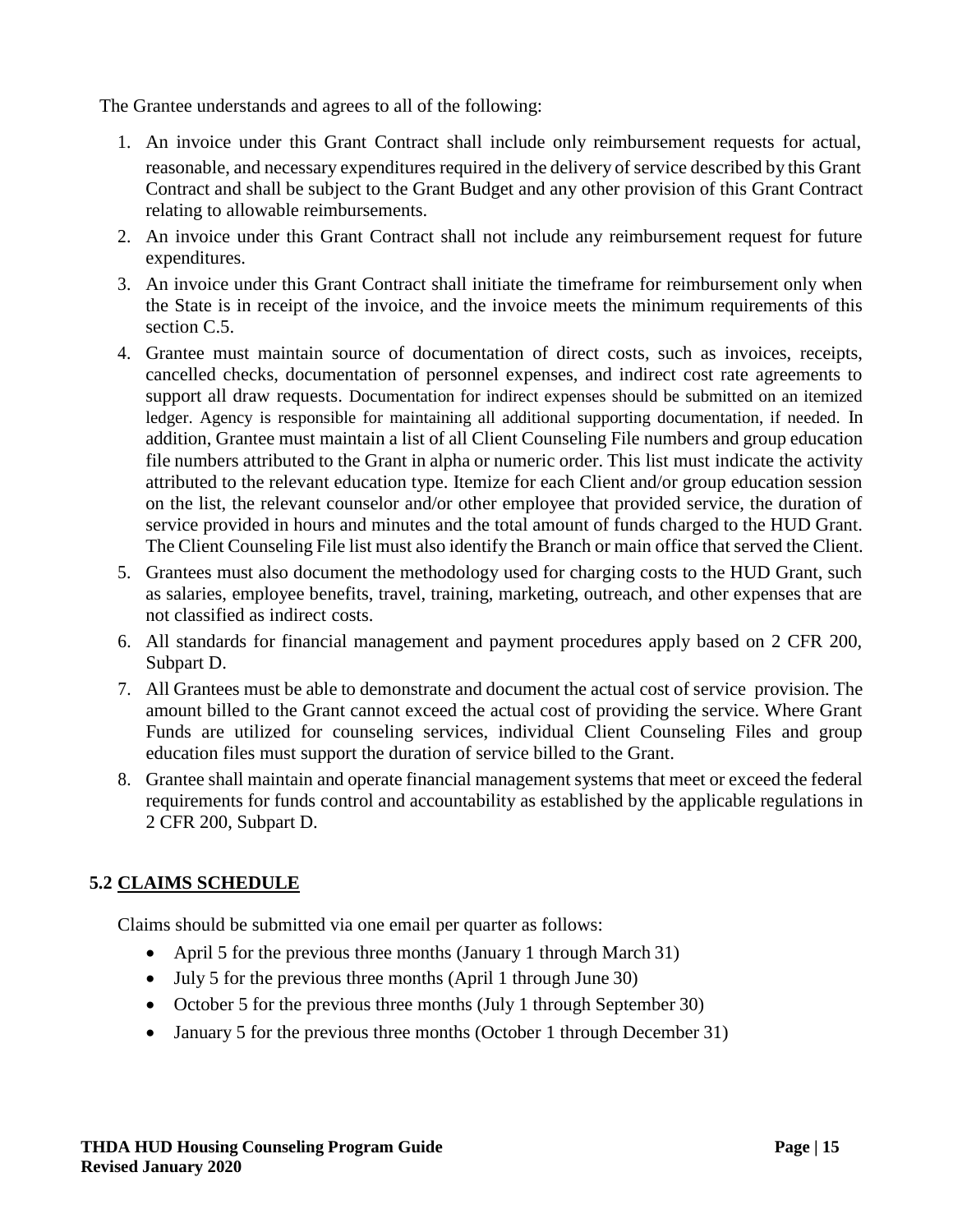# <span id="page-18-0"></span>**5.3 PERSONNEL REPORTING**

Personnel Reports submitted with Claims must designate the type and number of hours for the housing counseling services provided. The report must include the employee and supervisor name and signature.

Agencies that use electronic signatures on Personal Activity Reports (PAR) must include a statement signed by a program manager or executive director when a claim is submitted. The statement must convey that the agency uses electronic signatures on timesheets and/or PARs (example: *Agency Name uses electronic Signatures on Timesheets / PARs during the FY16 HUD Grant Program, Performance Period, 10/1/2015- 3/31/2017*.). This statement can be included on the first PAR entry, but should be attached to each claim.

If an employee is unable to sign a timesheet or PAR due to extended leave or termination, a statement must be included from the agency's human resources department documenting the dates of leave or termination.

Personnel reports listing all hours worked, including non-HUD Housing Counseling related activity, and designating HUD activities, must be maintained on site by the agency for all personnel paid with HUD Housing Counseling funds. Charges to Federal awards for salaries and wages must be based on records that accurately reflect the work performed and meet the standards required in 2 CFR Part 200.430(i). The records must support the distribution of employee's salaries and wages among specific activities or cost objectives if the employee works on more than one Federal award; a Federal award and non-Federal award; an indirect cost activity and a direct cost activity; two or more indirect activities which are allocated using different allocation bases; or an unallowable activity and a direct or indirect cost activity. PARS must be submitted with each quarterly report and are subject to a financial audit.

# <span id="page-18-1"></span>**5.4 TRAVEL AND EXPENSES**

Charges to the awards may include reasonable amounts for activities contributing and directly related to work under the agreement. Contributing activities may include, but are not limited to, delivering special lectures about specific aspects of the ongoing activity, writing reports and articles, securing project- specific data, participating in appropriate seminars, and attending meetings and conferences.

Travel such as transportation, lodging, and subsistence of employees in travel status needed to carry out official business of the program will be reimbursed based on the allowable federal per diem, lodging, and mileage rate at the time.

# <span id="page-18-2"></span>**5.5 PERIOD OF PERFORMANCE**

Claim submissions will only be allowed for services provided during the designated performance period unless an extension has been granted.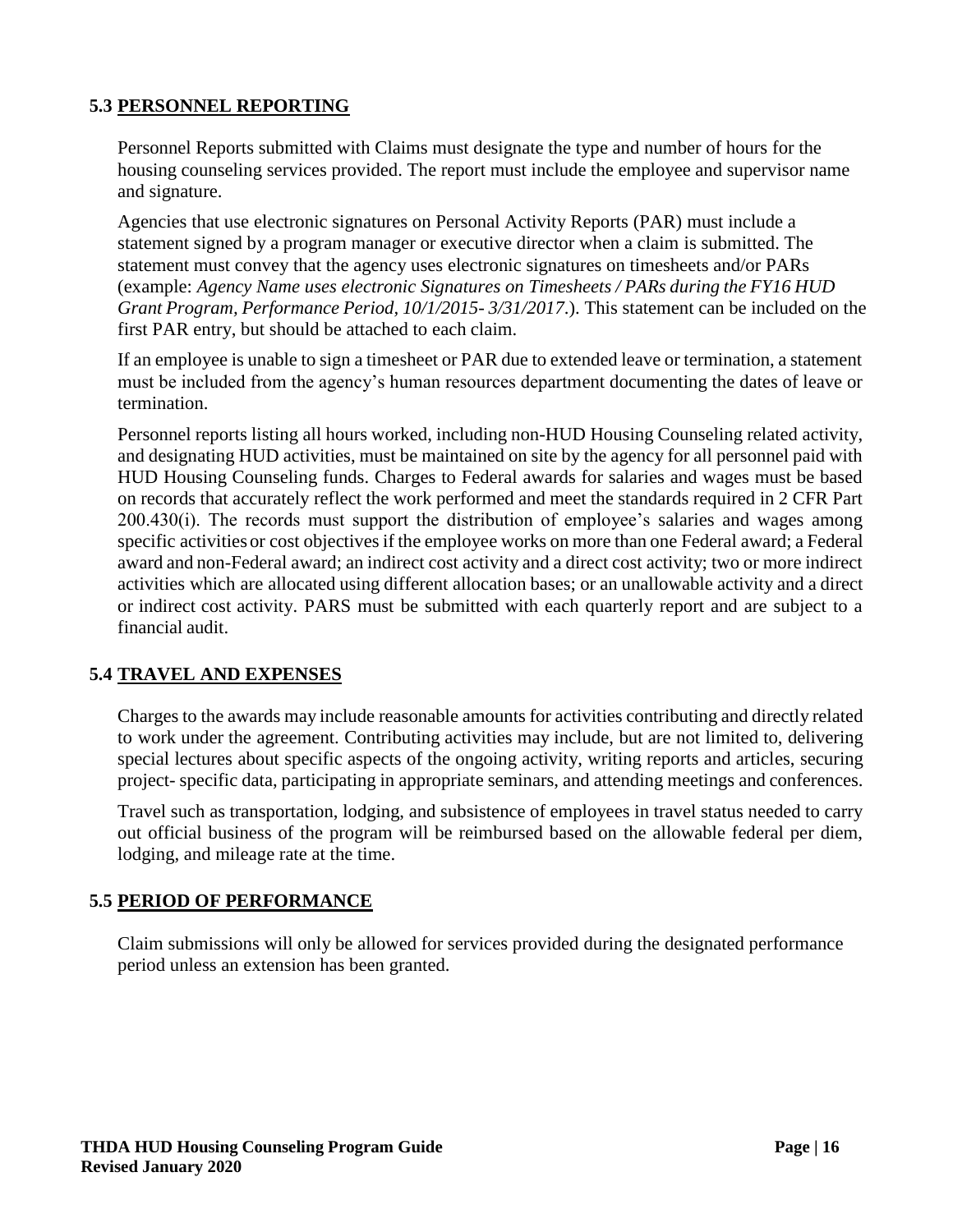#### **SECTION 6: CONTRACT CHANGES**

#### <span id="page-19-1"></span><span id="page-19-0"></span>**6.1 9902**

Changes to a previously submitted 9902 in HUD's Housing Counseling System (HCS) are only allowed for modification to billing. If an agency wants to change its COMP Funded column on a previously submitted 9902, it must submit a Contract Amendment via email. THDA and HUD must approve all changes to previously submitted 9902s.

#### <span id="page-19-2"></span>**6.2 WORK PLAN**

If an agency wants to change its Work Plan after award approval from THDA, it must submit a new Work Plan sixty (60) days prior to the desired date of service start date. The new Work Plan, with any revisions highlighted, should be attached to the request. The agency will then receive instructions to change the desired Work Plan or approval. THDA and HUD must approve all changes to Work Plans prior to implementation.

#### <span id="page-19-3"></span>**6.3 BUDGET**

If an agency wants to change the amount budgeted for any given line item, the agency must submit a Contract Amendment Request via email. THDA and HUD must approve all changes to contract budgets. As a result, agencies are encouraged to estimate its budgets carefully.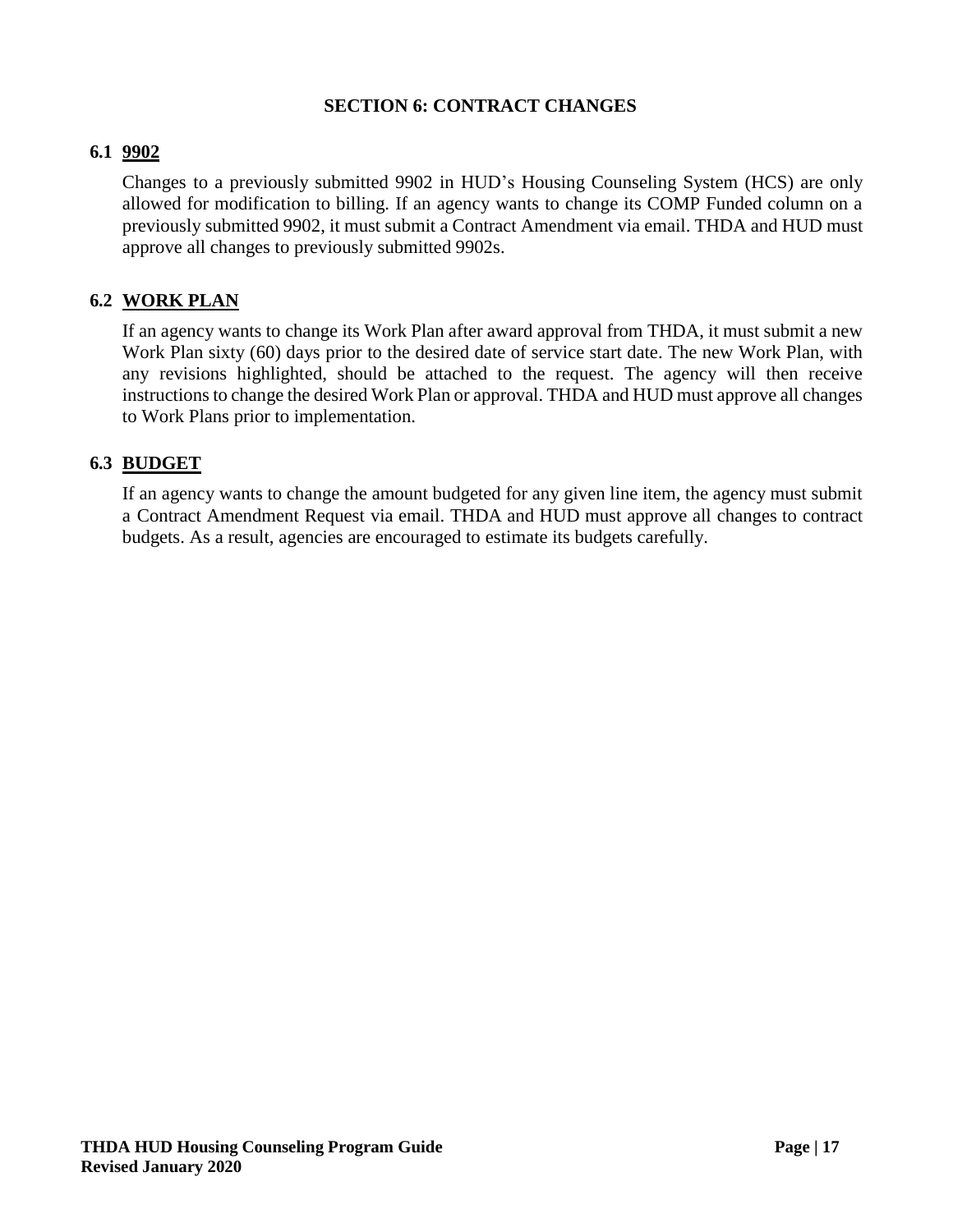#### **SECTION 7: REVIEWS**

#### <span id="page-20-1"></span><span id="page-20-0"></span>**7.1 ADMINISTRATIVE REVIEWS**

THDA will monitor all sub-grantee agencies and the following is applicable to those receiving funds.

Under the Office of Management and Budget (OMB) Omni Circular 2 CFR Part §200.331 - Requirements For Pass-Through Entities, all intermediaries are required to evaluate each subrecipient's risk of noncompliance with Federal statutes, regulations, and the terms and conditions of the sub-award for purposes of determining the appropriate sub-recipient monitoring. Factors used to determine sub-recipient monitoring may include, but are not limited to, the sub-recipient's prior experience with the same or similar sub-awards; the results of previous audits including whether or not the sub-recipient received a Single Audit in accordance with Subpart F - Audit Requirements, and whether the sub-recipient has new personnel or new or substantially changed systems.

Depending upon the sub-grantee's assessment of risk, the following monitoring strategies may be used by THDA to ensure proper accountability and compliance with program requirements and achievement of performance goals:

- Administrative Desk Review of the sub-recipient's program operations
- Administrative On-site Review of the sub-recipient's program operations
- Referral to HUD Office of Housing Counseling for a HUD Financial  $\&$ Administrative Review

Using the findings of the administrative review, THDA may determine whether to continue participation unconditionally, conditionally, temporarily change status to inactive, or terminate approval of participation of the agency. Additionally, the findings of an administrative review may serve as a basis for determining future grant funding for the Housing Counseling Program.

Sub-recipients will be notified prior to reviews.

THDA reserves the right to review homeownership education classes without prior notice to assess compliance.

#### <span id="page-20-2"></span>**7.2 PERFORMANCE REVIEWS**

Agencies will receive a performance review from THDA in partnership with HUD near the end of their HUD Housing Counseling Agency certification period. This performance review will determine the agency's ability to continue as a HUD Housing Counseling provider.

Using the findings of the performance review, HUD may determine whether to continue participation unconditionally, conditionally, temporarily change status to inactive, or terminate approval of participation of the agency.

#### <span id="page-20-3"></span>**7.3 ORGANIZATIONAL CHANGES**

Applicant must report changes to the agency or affiliate address and phone number; key staff changes; mergers and acquisitions to THDA's Payments and Reporting Coordinator within fifteen (15) days of the change.